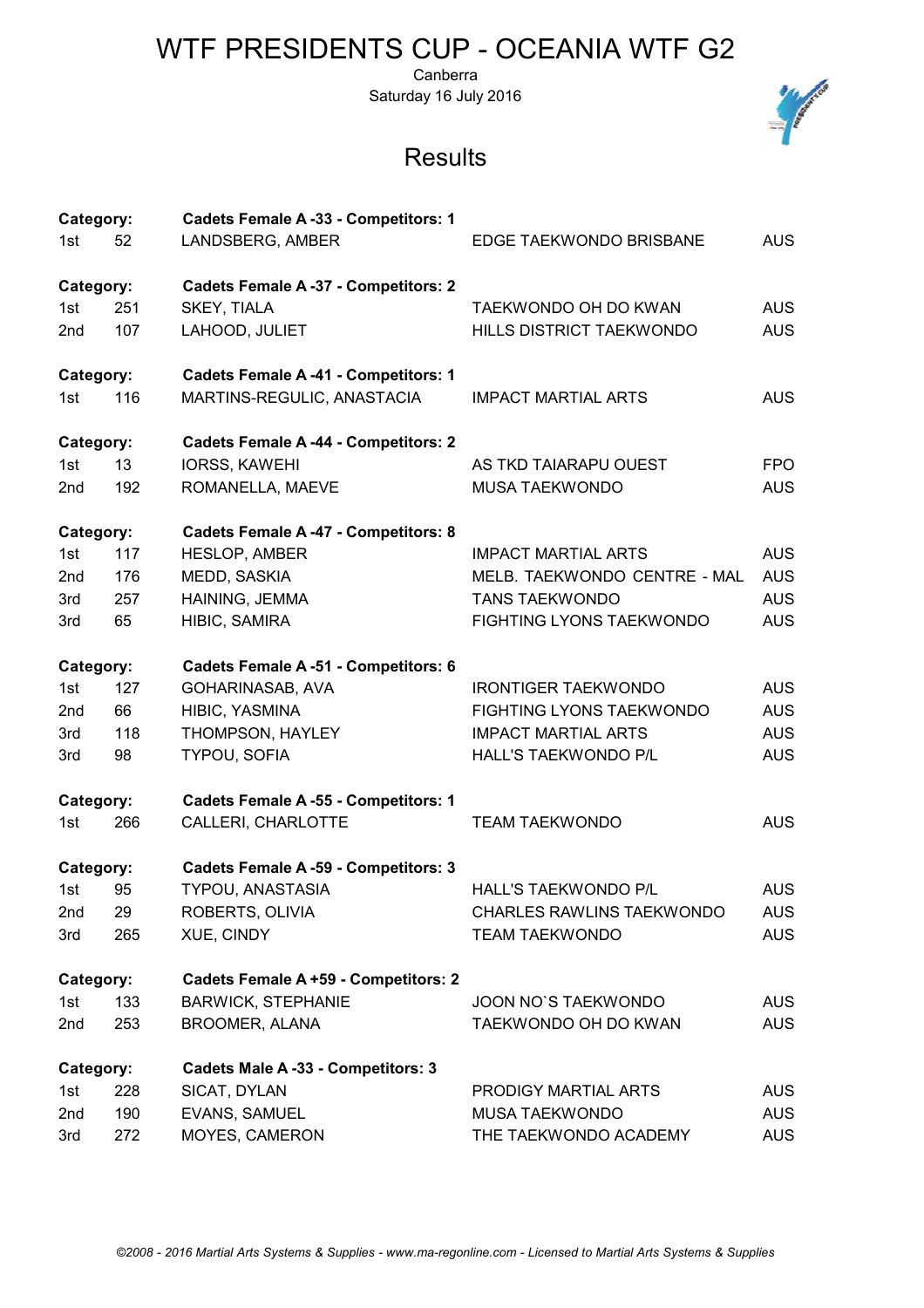Canberra Saturday 16 July 2016



| Category: |     | Cadets Male A -37 - Competitors: 7  |                                  |            |
|-----------|-----|-------------------------------------|----------------------------------|------------|
| 1st       | 40  | TERRANOVA, ALEX                     | <b>CORE MARTIAL ARTS</b>         | <b>AUS</b> |
| 2nd       | 115 | FREZZA, GAIUS                       | <b>IMPACT MARTIAL ARTS</b>       | <b>AUS</b> |
| 3rd       | 164 | MACK, ALI                           | <b>MARTIAL ARTS SPIRIT</b>       | <b>AUS</b> |
| 3rd       | 106 | <b>BELCASTRO, KANE</b>              | HILLS DISTRICT TAEKWONDO         | <b>AUS</b> |
| Category: |     | Cadets Male A-41 - Competitors: 8   |                                  |            |
| 1st       | 229 | CAMUA, BENJAMIN                     | PRODIGY MARTIAL ARTS             | <b>AUS</b> |
| 2nd       | 6   | MATIN, LOBAN                        | ADELAIDE TAEKWONDO ACADEMY       | <b>AUS</b> |
| 3rd       | 178 | HEALY, SETH                         | MELB. TAEKWONDO CENTRE - MAL     | <b>AUS</b> |
| 3rd       | 271 | <b>HOLMES, SPENCER</b>              | THE TAEKWONDO ACADEMY            | <b>AUS</b> |
| Category: |     | Cadets Male A -45 - Competitors: 3  |                                  |            |
| 1st       | 276 | <b>KELEHER, RONAN</b>               | THE TAEKWONDO ACADEMY            | <b>AUS</b> |
| 2nd       | 42  | SCHNELL, CAMERON                    | <b>CORE MARTIAL ARTS</b>         | <b>AUS</b> |
| 3rd       | 212 | KAM, HILLS                          | OLYMPIC TAEKWONDO CENTRE         | <b>AUS</b> |
| Category: |     | Cadets Male A -49 - Competitors: 1  |                                  |            |
| 1st       | 173 | PHILLIPS, MAX                       | MELB. TAEKWONDO CENTRE - MAL     | AUS.       |
| Category: |     | Cadets Male A -53 - Competitors: 3  |                                  |            |
| 1st       | 64  | SEJRANOVIC, LEON                    | FIGHTING LYONS TAEKWONDO         | <b>AUS</b> |
| 2nd       | 81  | SAWYER, JESSE                       | <b>GLOBAL MARTIAL ARTS</b>       | <b>AUS</b> |
| 3rd       | 219 | SWEENEY, LIAM                       | ONE TAEKWONDO SCHOOL             | <b>AUS</b> |
| Category: |     | Cadets Male A -57 - Competitors: 3  |                                  |            |
| 1st       | 75  | PACE, FRED                          | <b>FUSION MARTIAL ARTS</b>       | <b>AUS</b> |
| 2nd       | 201 | <b>GLOVER, HARRY</b>                | NEW ZEALAND NATIONAL TEAM        | <b>NZL</b> |
| 3rd       | 128 | TAOUK, MANSOUR                      | <b>IRONTIGER TAEKWONDO</b>       | <b>AUS</b> |
| Category: |     | Cadets Male A -61 - Competitors: 1  |                                  |            |
| 1st       | 213 | MOUFARREJ, SAMER                    | OLYMPIC TAEKWONDO CENTRE         | <b>AUS</b> |
| Category: |     | Cadets Male A -65 - Competitors: 1  |                                  |            |
| 1st       | 7   | DAWSON, CHARLIE                     | ADELAIDE TAEKWONDO ACADEMY       | <b>AUS</b> |
| Category: |     | Cadets Male A +65 - Competitors: 1  |                                  |            |
| 1st       | 195 | TSIAKOS, NICHOLAS                   | <b>MUSA TAEKWONDO</b>            | <b>AUS</b> |
| Category: |     | Juniors Male A -48 - Competitors: 4 |                                  |            |
| 1st       | 26  | ZENDEHDEL ARJAGHI, ARSHIYA          | CASPIAN MARTIAL ARTS AND FITN    | <b>AUS</b> |
| 2nd       | 28  | BONTEMPO, NICHOLAS                  | <b>CHARLES RAWLINS TAEKWONDO</b> | <b>AUS</b> |
| 3rd       | 49  | MILLARES, JOMIL                     | <b>CORE MARTIAL ARTS</b>         | <b>AUS</b> |
| 3rd       | 80  | CALLEJA, ADRIAN                     | <b>GLOBAL MARTIAL ARTS</b>       | <b>AUS</b> |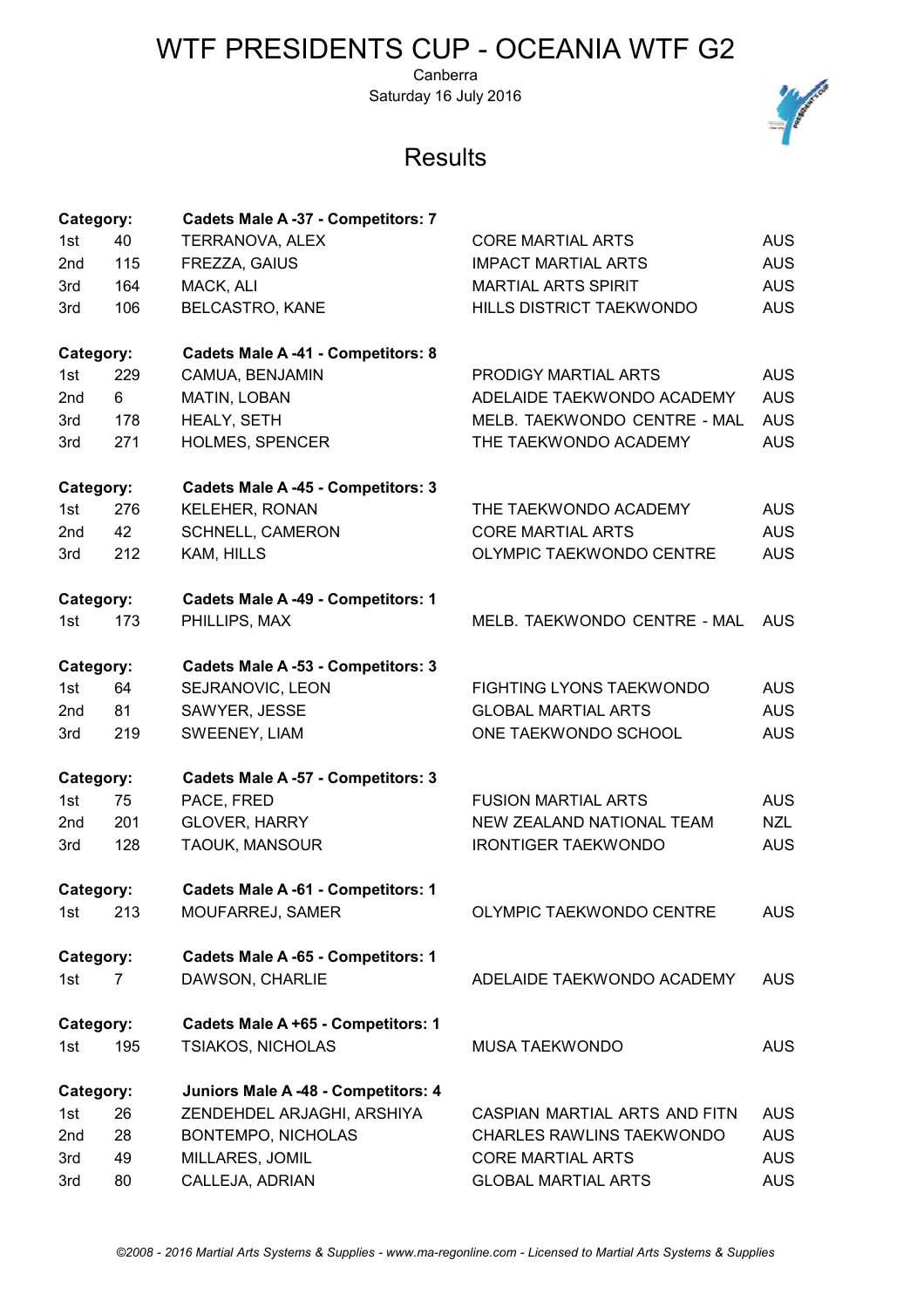Canberra Saturday 16 July 2016



| Category: |     | Juniors Male A -55 - Competitors: 16   |                                 |            |
|-----------|-----|----------------------------------------|---------------------------------|------------|
| 1st       | 131 | LIEW, RAYMOND                          | JOON NO'S TAEKWONDO             | <b>AUS</b> |
| 2nd       | 254 | CORDEIRO, DIEGO                        | <b>TANS TAEKWONDO</b>           | <b>AUS</b> |
| 3rd       | 210 | FERRANTE, ANTONIO                      | OLYMPIC TAEKWONDO CENTRE        | <b>AUS</b> |
| 3rd       | 174 | SIEGEL, RILEY                          | MELB. TAEKWONDO CENTRE - MAL    | <b>AUS</b> |
| Category: |     | Juniors Male A -63 - Competitors: 19   |                                 |            |
| 1st       | 56  | <b>IORSS, RAHITI</b>                   | FRENCH POLYNESIA NATIONAL TE    | <b>FPO</b> |
| 2nd       | 171 | WARD, JOSHUA                           | <b>MARTIAL ARTS SPIRIT</b>      | <b>AUS</b> |
| 3rd       | 136 | WYNN, JASON                            | <b>JOON NO'S TAEKWONDO</b>      | <b>AUS</b> |
| 3rd       | 51  | DEAR, NATHAN                           | <b>CORE MARTIAL ARTS</b>        | <b>AUS</b> |
| Category: |     | Juniors Male A -73 - Competitors: 10   |                                 |            |
| 1st       | 206 | NATHAN WELCH, JORDAN                   | NEW ZEALAND NATIONAL TEAM       | <b>NZL</b> |
| 2nd       | 5   | STABEN, TYRONE                         | ADELAIDE TAEKWONDO ACADEMY      | <b>AUS</b> |
| 3rd       | 217 | ZAKOULOUTA, YOSAFE                     | <b>OLYMPIC TAEKWONDO CENTRE</b> | <b>AUS</b> |
| 3rd       | 3   | CLARKE, OLIVER                         | <b>5TH ELEMENT</b>              | <b>AUS</b> |
| Category: |     | Juniors Male A +73 - Competitors: 1    |                                 |            |
| 1st       | 194 | DUNLEAVY, REUBEN                       | <b>MUSA TAEKWONDO</b>           | <b>AUS</b> |
| Category: |     | Juniors Female A -44 - Competitors: 3  |                                 |            |
| 1st       | 218 | CHRISTOFFEL, TAMZIN                    | ONE TAEKWONDO SCHOOL            | <b>AUS</b> |
| 2nd       | 46  | MCGLEW, ASHLEIGH                       | <b>CORE MARTIAL ARTS</b>        | <b>AUS</b> |
| 3rd       | 55  | SINGH, TANEESHA                        | ELITE TAEKWONDO JIDOKWAN        | <b>AUS</b> |
| Category: |     | Juniors Female A -49 - Competitors: 5  |                                 |            |
| 1st       | 70  | <b>KEOGH, BRIDIE</b>                   | <b>FIGHTING LYONS TAEKWONDO</b> | <b>AUS</b> |
| 2nd       | 112 | <b>CONTRERAS, JULIET</b>               | <b>IMPACT MARTIAL ARTS</b>      | <b>AUS</b> |
| 3rd       | 186 | COLBOURN, STEPHANIE                    | MELBOURNE TKD CENTRE - AR       | <b>AUS</b> |
| 3rd       | 179 | FELSBOURG, LEAH                        | MELB. TAEKWONDO CENTRE - MAL    | <b>AUS</b> |
| Category: |     | Juniors Female A -55 - Competitors: 13 |                                 |            |
| 1st       | 68  | HYMER, STACEY                          | <b>FIGHTING LYONS TAEKWONDO</b> | <b>AUS</b> |
| 2nd       | 8   | CARIPIDIS, REBECCA                     | ADELAIDE TAEKWONDO ACADEMY      | <b>AUS</b> |
| 3rd       | 183 | ENGLISH, KYAH                          | MELB. TAEKWONDO CENTRE - MAL    | <b>AUS</b> |
| 3rd       | 172 | <b>WEBER, KIRRA</b>                    | <b>MARTIAL ARTS SPIRIT</b>      | <b>AUS</b> |
| Category: |     | Juniors Female A -63 - Competitors: 10 |                                 |            |
| 1st       | 239 | NOLTE, TAYLA                           | RAWLINS TAEKWONDO - DD          | <b>AUS</b> |
| 2nd       | 322 | MOHAMMED, ELIJAH                       | <b>MARTIAL ARTS SPIRIT</b>      | <b>AUS</b> |
| 3rd       | 108 | DAVIS, CLAIRE                          | <b>HILLS DISTRICT TAEKWONDO</b> | <b>AUS</b> |
| 3rd       | 270 | SHOEBRIDGE, STEPHANIE                  | <b>TEAM TAEKWONDO</b>           | <b>AUS</b> |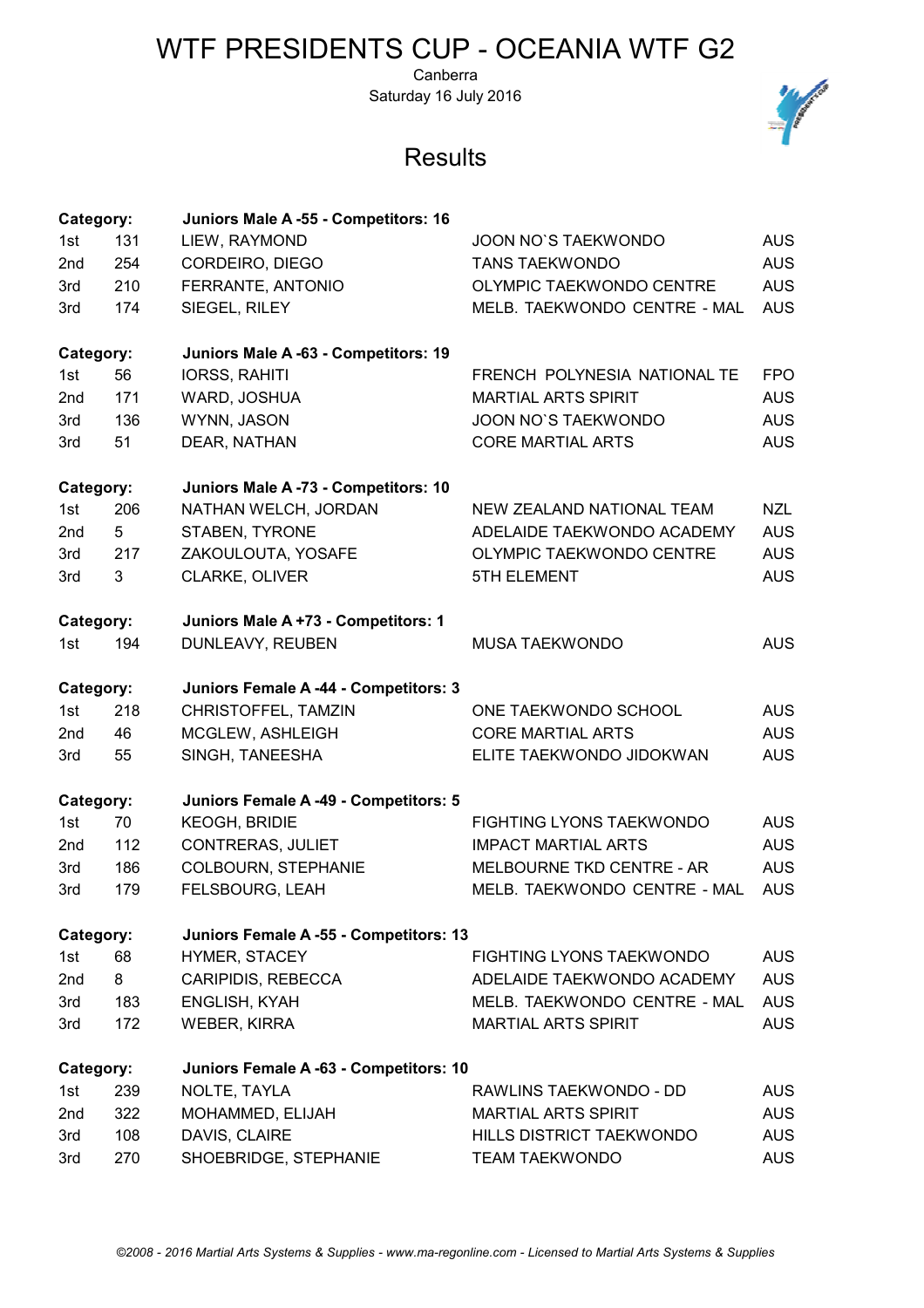Canberra Saturday 16 July 2016

| Category:       |     | Juniors Female A +63 - Competitors: 4  |                                 |            |
|-----------------|-----|----------------------------------------|---------------------------------|------------|
| 1st             | 324 | STELLINO, EMILY                        | <b>GLOBAL MARTIAL ARTS</b>      | <b>AUS</b> |
| 2nd             | 97  | STEWART, REBA                          | HALL'S TAEKWONDO P/L            | <b>AUS</b> |
| 3rd             | 262 | HOBDAY, CHELSEA                        | <b>TANS TAEKWONDO</b>           | <b>AUS</b> |
| 3rd             | 69  | MILNE-PARRY, JADE                      | <b>FIGHTING LYONS TAEKWONDO</b> | <b>AUS</b> |
| Category:       |     | Seniors Female A -49 - Competitors: 12 |                                 |            |
| 1st             | 286 | LIM, SEON-HEE                          | UNAFFILIATED REPUBLIC OF KORE   | <b>KOR</b> |
| 2nd             | 134 | CHEONG, BENECIA                        | JOON NO'S TAEKWONDO             | <b>AUS</b> |
| 3rd             | 114 | WATERFORD, KESHENA                     | <b>IMPACT MARTIAL ARTS</b>      | <b>AUS</b> |
| 3rd             | 79  | KYRIAZOPOULOS, DEANNA                  | <b>GLOBAL MARTIAL ARTS</b>      | <b>AUS</b> |
| Category:       |     | Seniors Female A -57 - Competitors: 15 |                                 |            |
| 1st             | 285 | LEE, AH-REUM                           | UNAFFILIATED REPUBLIC OF KORE   | <b>KOR</b> |
| 2 <sub>nd</sub> | 290 | LIM, GEUM-BYEOL                        | UNAFFILIATED REPUBLIC OF KORE   | <b>KOR</b> |
| 3rd             | 126 | RISBEY, CATHERINE                      | <b>IMPACT MARTIAL ARTS</b>      | <b>AUS</b> |
| 3rd             | 289 | KIM, MIN-JEONG                         | UNAFFILIATED REPUBLIC OF KORE   | <b>KOR</b> |
| Category:       |     | Seniors Female A -67 - Competitors: 9  |                                 |            |
| 1st             | 284 | JANG, YOU-JIN                          | UNAFFILIATED REPUBLIC OF KORE   | <b>KOR</b> |
| 2 <sub>nd</sub> | 9   | HOCK, RUTH                             | ADELAIDE TAEKWONDO ACADEMY      | <b>AUS</b> |
| 3rd             | 120 | MEN, NICOLE                            | <b>IMPACT MARTIAL ARTS</b>      | <b>AUS</b> |
| 3rd             | 123 | MUNRO, LORNA                           | <b>IMPACT MARTIAL ARTS</b>      | <b>AUS</b> |
| Category:       |     | Seniors Female A +67 - Competitors: 7  |                                 |            |
| 1st             | 279 | AN, SAEBOM                             | UNAFFILIATED REPUBLIC OF KORE   | <b>KOR</b> |
| 2 <sub>nd</sub> | 280 | LEE, DA-BIN                            | UNAFFILIATED REPUBLIC OF KORE   | <b>KOR</b> |
| 3rd             | 139 | EMBER, EVE                             | K-TIGERS TAEKWONDO CENTRE       | <b>AUS</b> |
| 3rd             | 15  | STEVENS, TASSYA                        | ATHLETES 1ST MARTIAL ARTS       | <b>AUS</b> |
|                 |     |                                        |                                 |            |
| Category:       |     | Seniors Male A -58 - Competitors: 11   |                                 |            |
| 1st             | 283 | JOO, EUN-JAE                           | UNAFFILIATED REPUBLIC OF KORE   | <b>KOR</b> |
| 2 <sub>nd</sub> | 281 | LEE, YONG-KWAN                         | UNAFFILIATED REPUBLIC OF KORE   | <b>KOR</b> |
| 3rd             | 37  | LEWIS, BAILEY                          | CITY WEST TAEKWONDO             | <b>AUS</b> |
| 3rd             | 38  | ABELA, ADRIAN                          | CITY WEST TAEKWONDO             | <b>AUS</b> |
| Category:       |     | Seniors Male A -68 - Competitors: 23   |                                 |            |
| 1st             | 300 | KIM, SEOK-BAE                          | UNAFFILIATED REPUBLIC OF KORE   | <b>KOR</b> |
| 2nd             | 301 | KIM, JE-YEUP                           | UNAFFILIATED REPUBLIC OF KORE   | <b>KOR</b> |
| 3rd             | 148 | AFONCZENKO, THOMAS                     | KNOX TAEKWONDO                  | <b>AUS</b> |
| 3rd             | 291 | SHIN, DONG-YUN                         | UNAFFILIATED REPUBLIC OF KORE   | <b>KOR</b> |

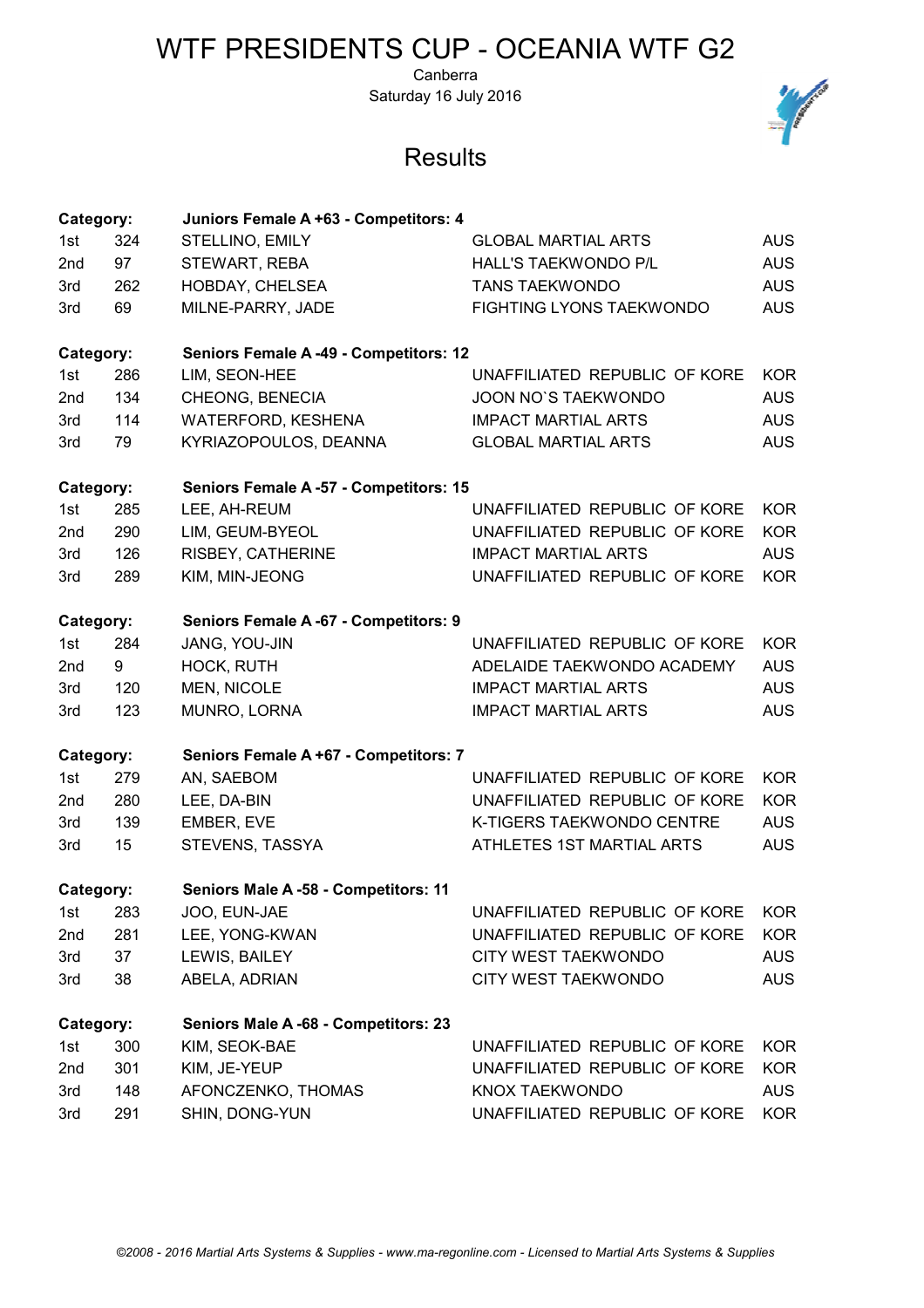Canberra Saturday 16 July 2016



| Category:       |     | Seniors Male A -80 - Competitors: 16 |                               |            |
|-----------------|-----|--------------------------------------|-------------------------------|------------|
| 1st             | 294 | KIM, HUN                             | UNAFFILIATED REPUBLIC OF KORE | KOR        |
| 2 <sub>nd</sub> | 298 | <b>BYEON, GIL-YOUNG</b>              | UNAFFILIATED REPUBLIC OF KORE | KOR        |
| 3rd             | 292 | PARK, JI-YONG                        | UNAFFILIATED REPUBLIC OF KORE | <b>KOR</b> |
| 3rd             | 149 | <b>MARTON, JACK</b>                  | KNOX TAEKWONDO                | <b>AUS</b> |
| Category:       |     | Seniors Male A +80 - Competitors: 12 |                               |            |
| 1st             | 296 | LEE, SEUNG-HWAN                      | UNAFFILIATED REPUBLIC OF KORE | KOR        |
| 2 <sub>nd</sub> | 297 | IN. KYO-DON                          | UNAFFILIATED REPUBLIC OF KORE | KOR        |
| 3rd             |     |                                      |                               |            |
|                 | 59  | HERY, TUARAI                         | FRENCH POLYNESIA NATIONAL TE  | <b>FPO</b> |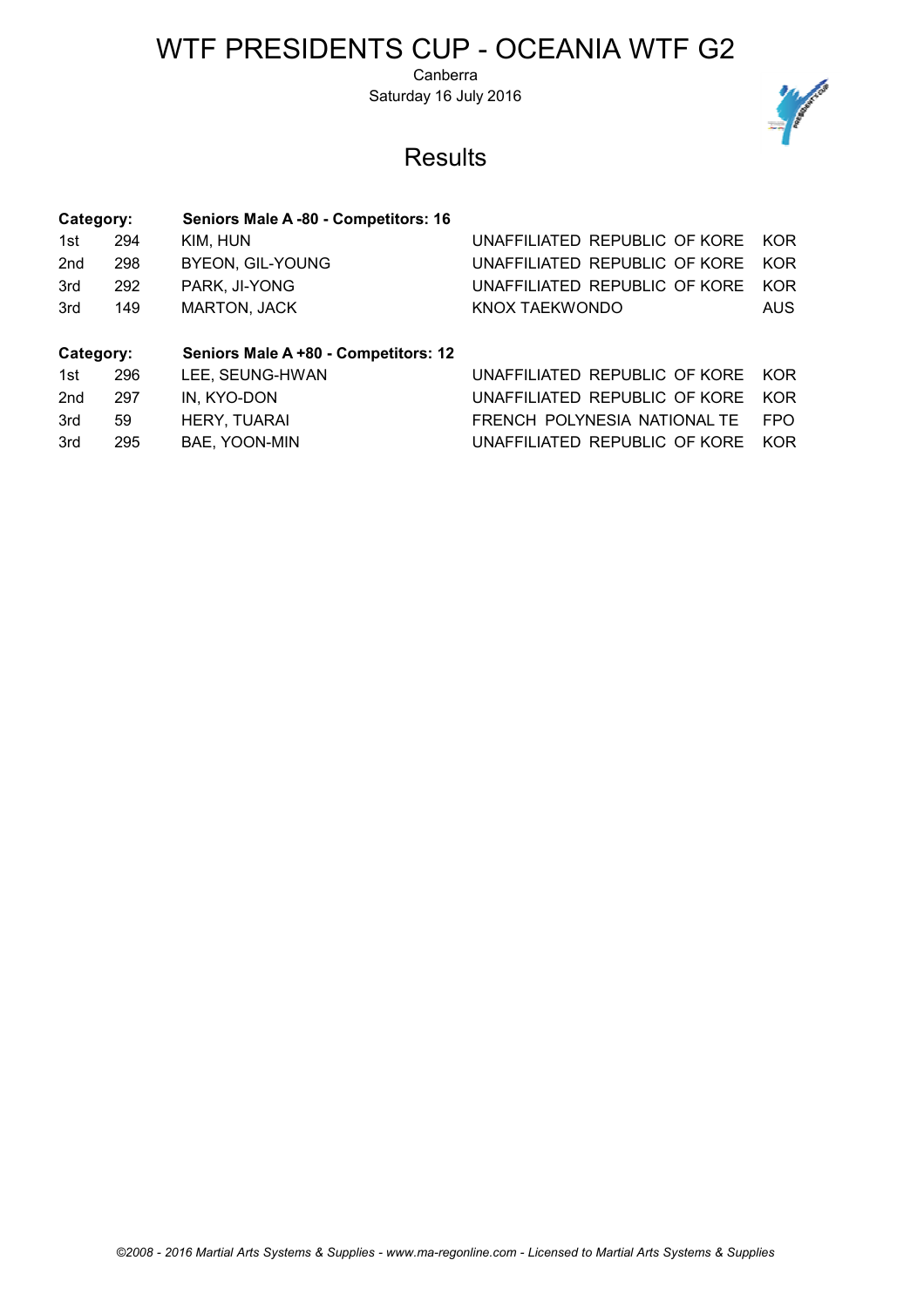Cadets Female A -37

Competitors: 2



CanberraSaturday 16 July 2016

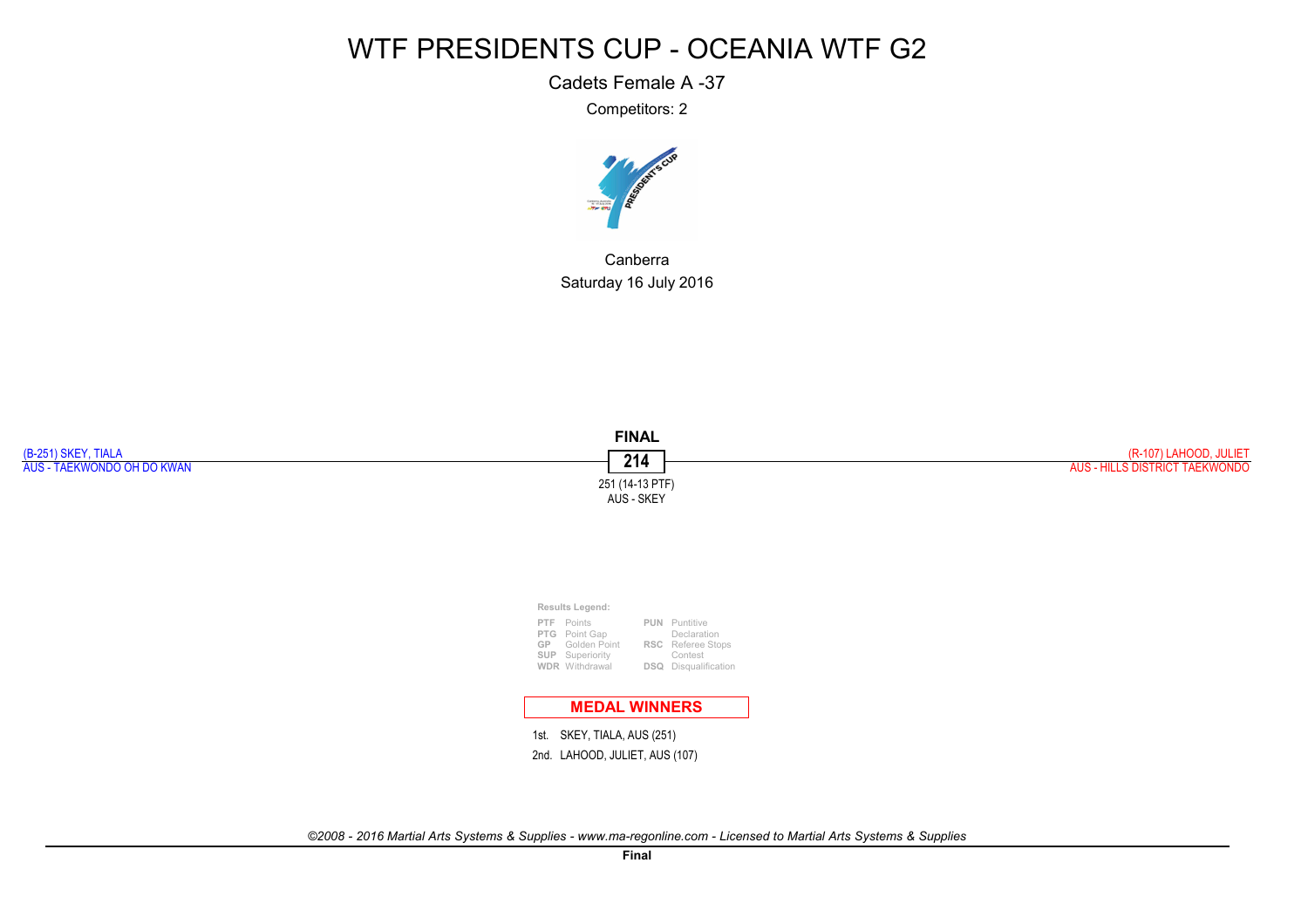Cadets Female A -44

Competitors: 2



CanberraSaturday 16 July 2016

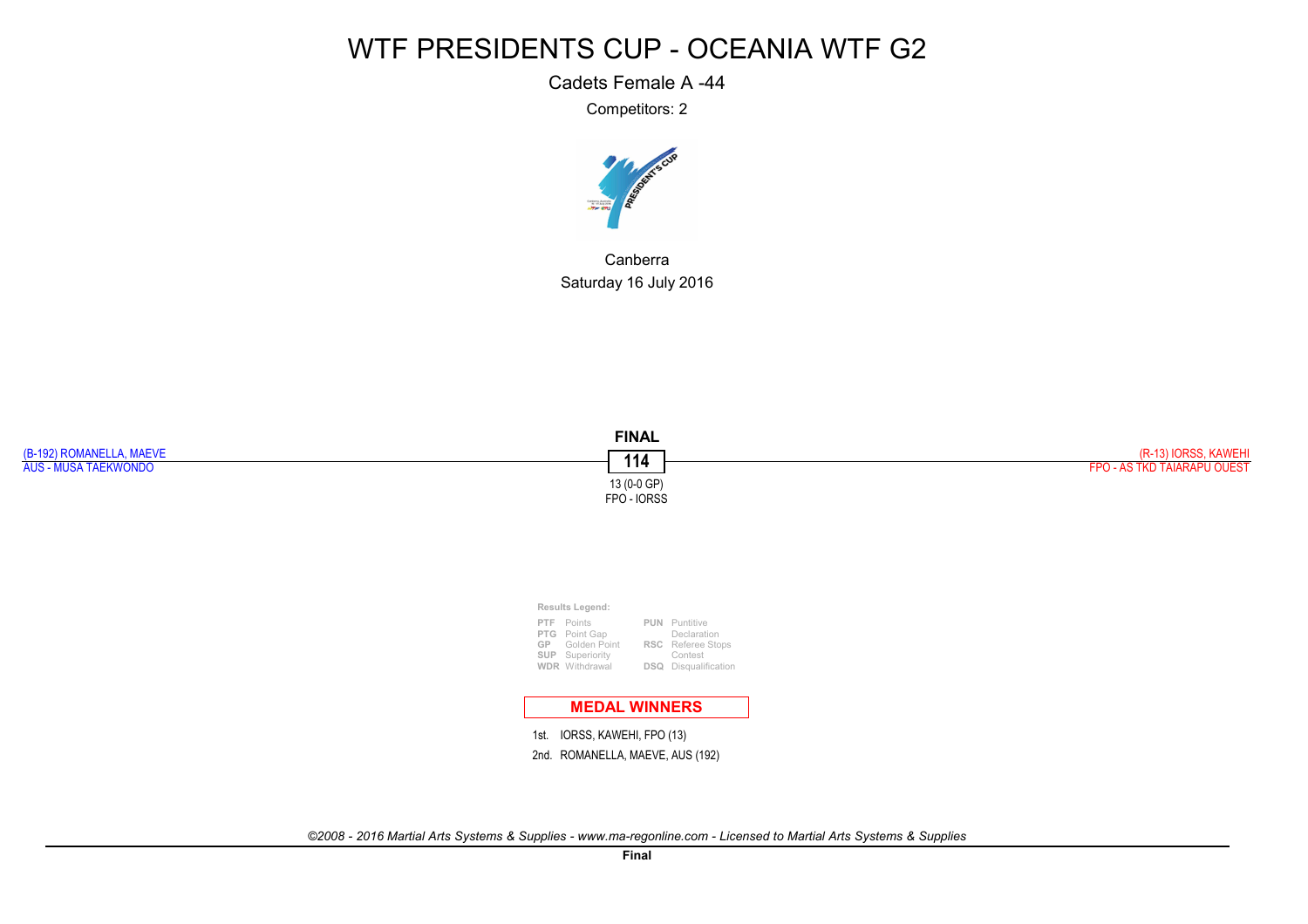Cadets Female A -47

Competitors: 8



CanberraSaturday 16 July 2016

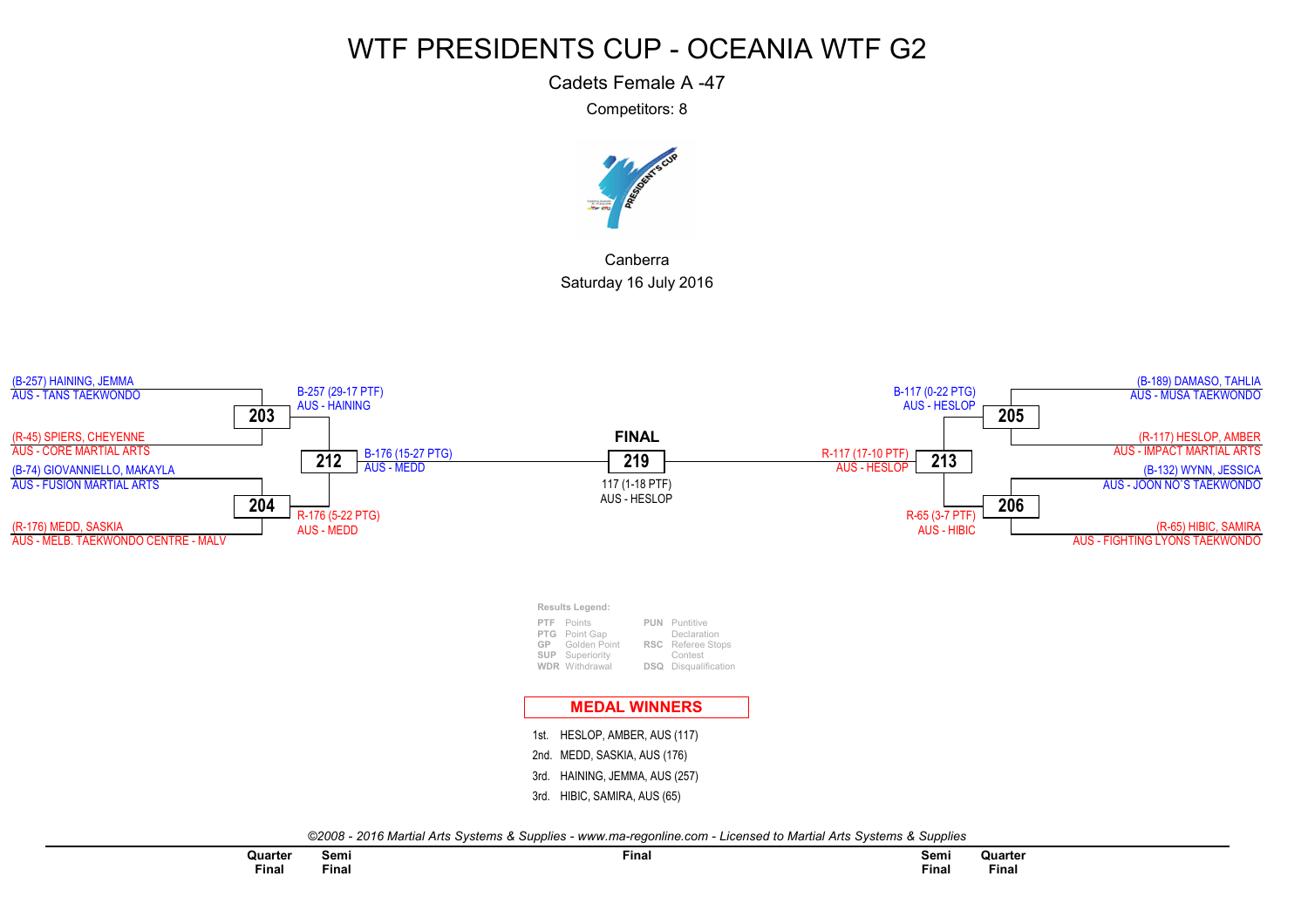Cadets Female A -51

Competitors: 6



CanberraSaturday 16 July 2016

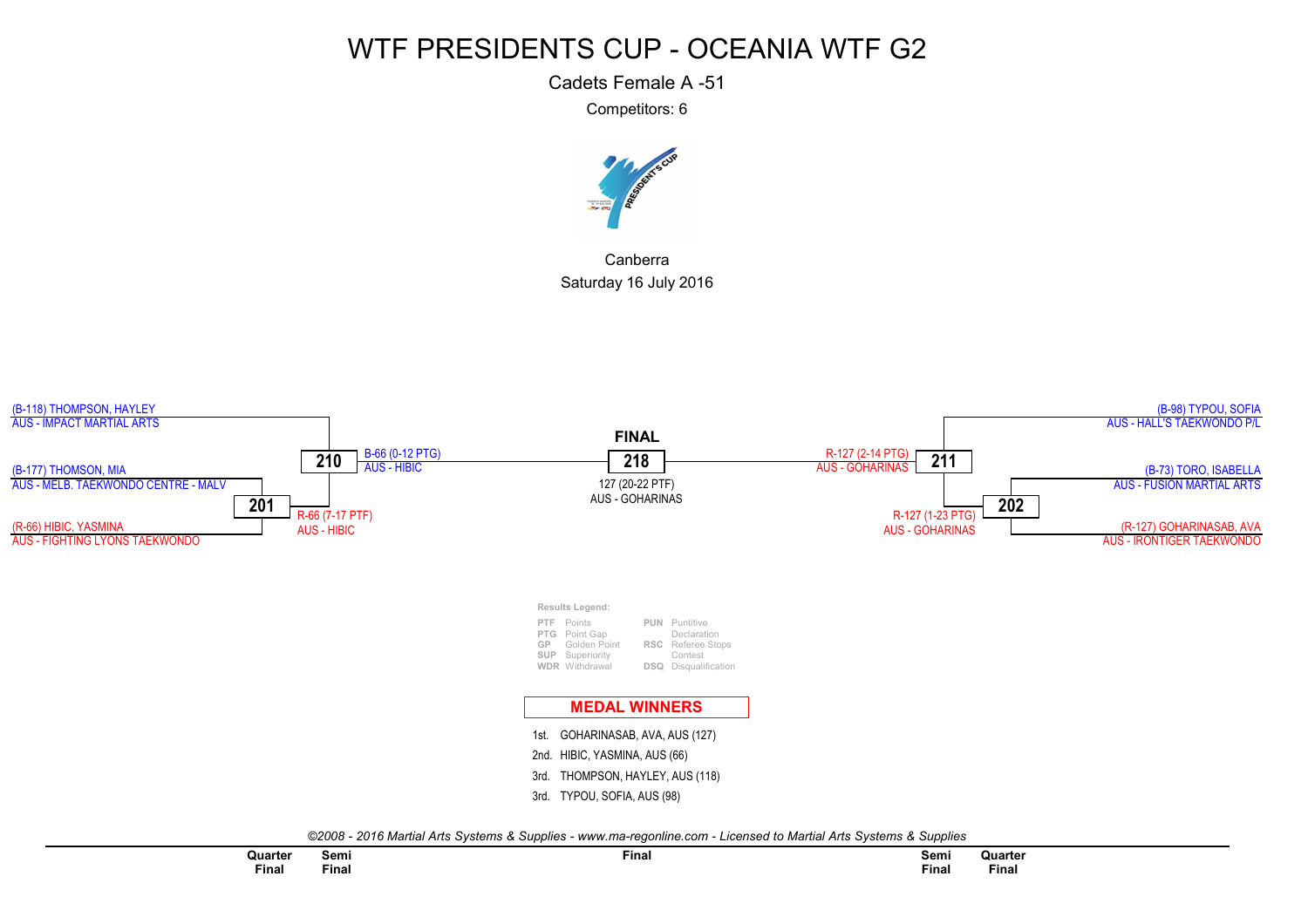Cadets Female A -59

Competitors: 3



CanberraSaturday 16 July 2016

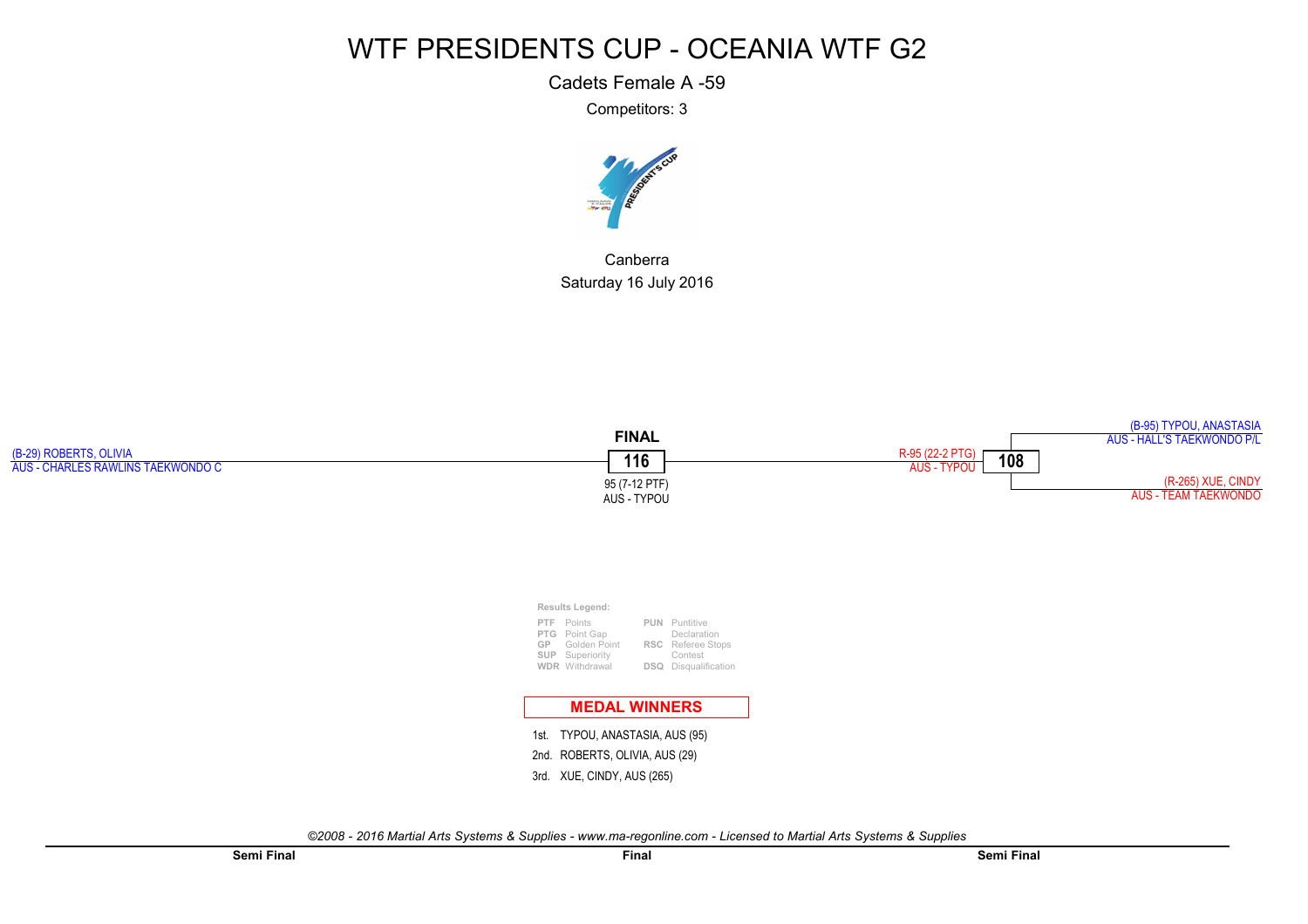Cadets Female A +59

Competitors: 2



CanberraSaturday 16 July 2016

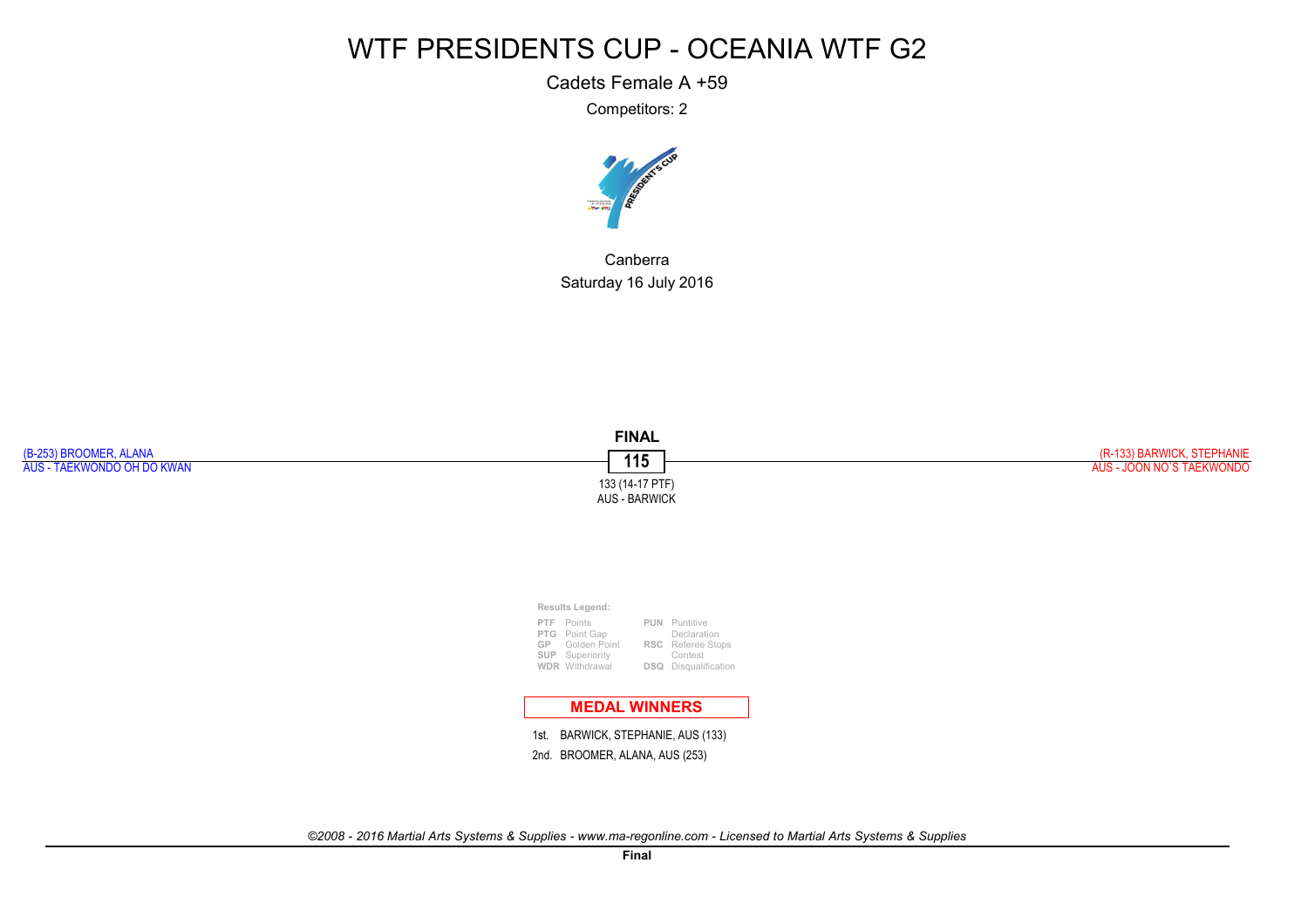Juniors Female A -44

Competitors: 3



CanberraSaturday 16 July 2016

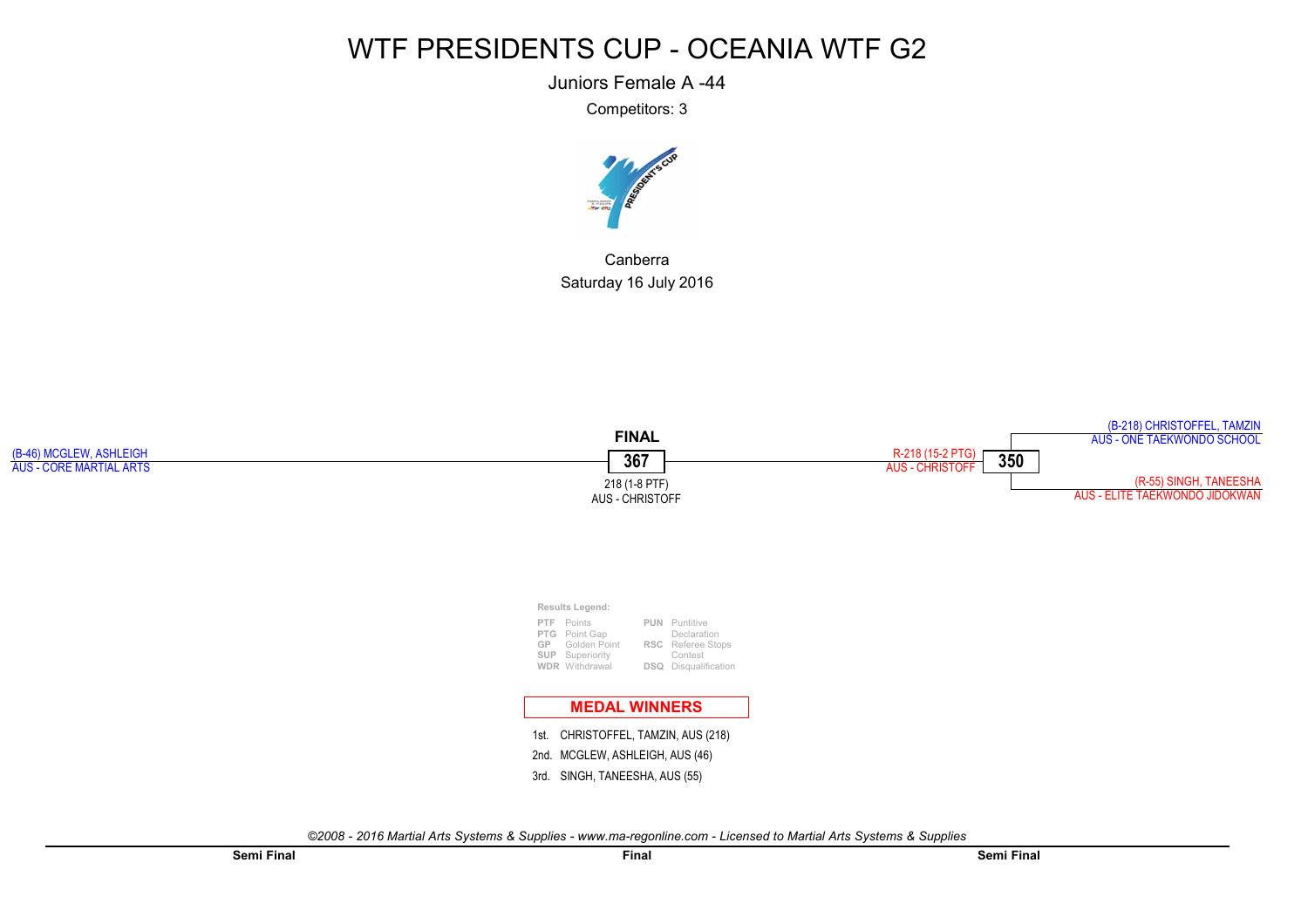Juniors Female A -49

Competitors: 5



CanberraSaturday 16 July 2016

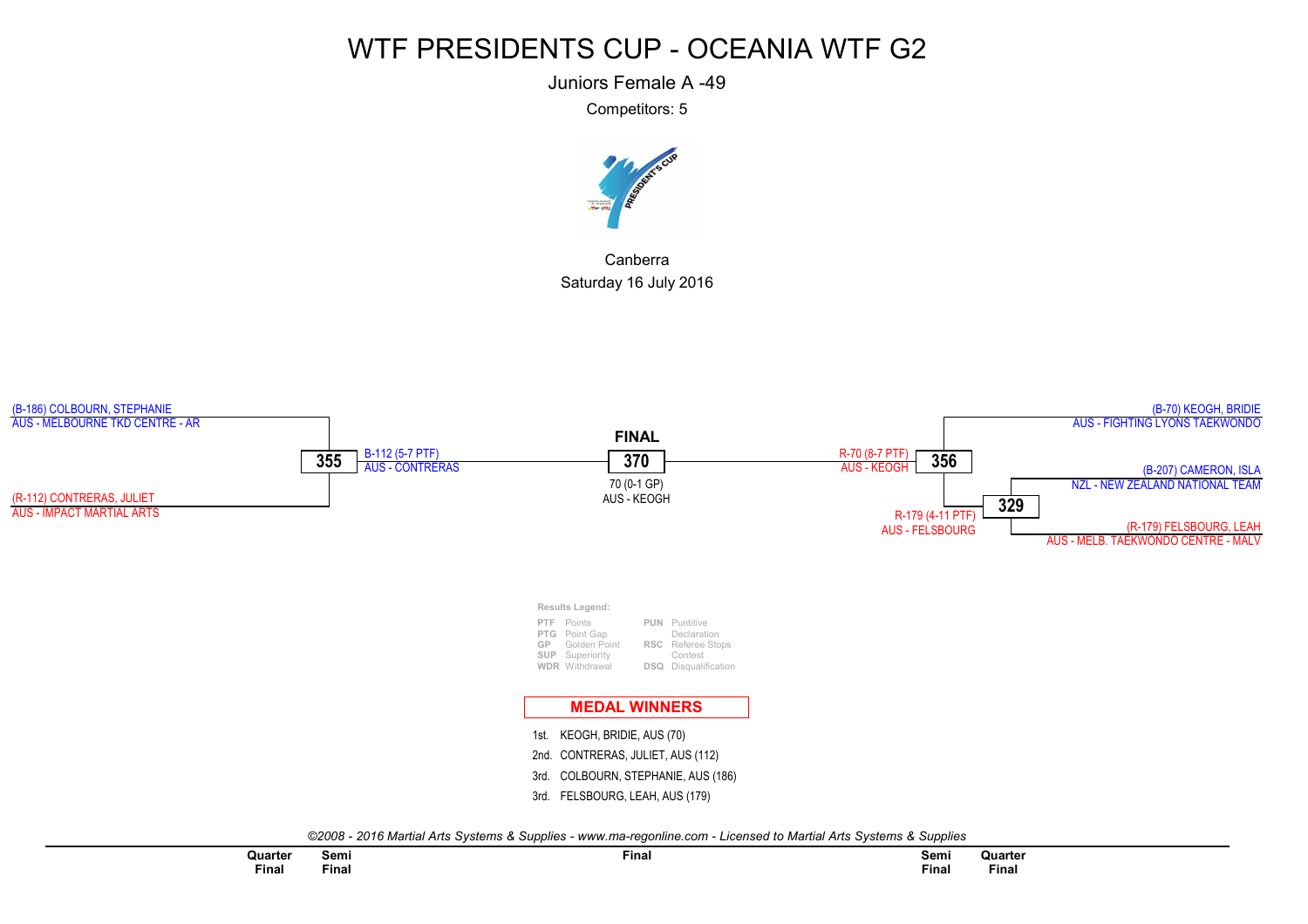Juniors Female A -55

Competitors: 13



CanberraSaturday 16 July 2016



| Round        | Quarter                                     | Semi         | Fina. | Semi               | Quarter | Round        |  |
|--------------|---------------------------------------------|--------------|-------|--------------------|---------|--------------|--|
| 16<br>$\sim$ | <b><i><u>Bandario 1999</u></i></b><br>Final | <b>Final</b> |       | $- \cdot$<br>Final | Final   | 16<br>$\sim$ |  |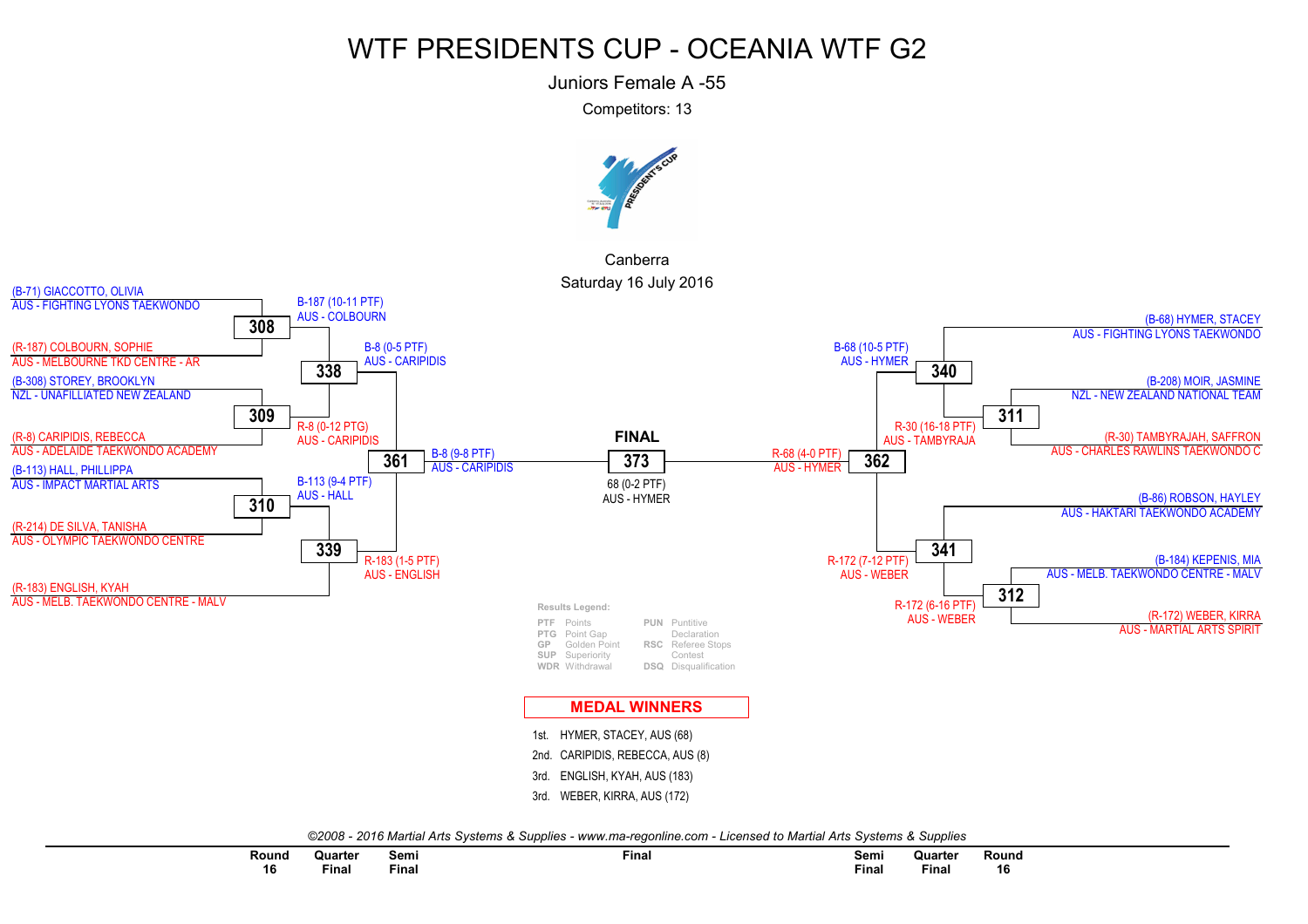Juniors Female A -63

Competitors: 10



CanberraSaturday 16 July 2016



| Round        | Quarter | Semi     | Final | Semi     | Quarter | Round        |  |
|--------------|---------|----------|-------|----------|---------|--------------|--|
| 16<br>$\sim$ | Final   | $F$ inal |       | $F$ inal | Final   | 16<br>$\sim$ |  |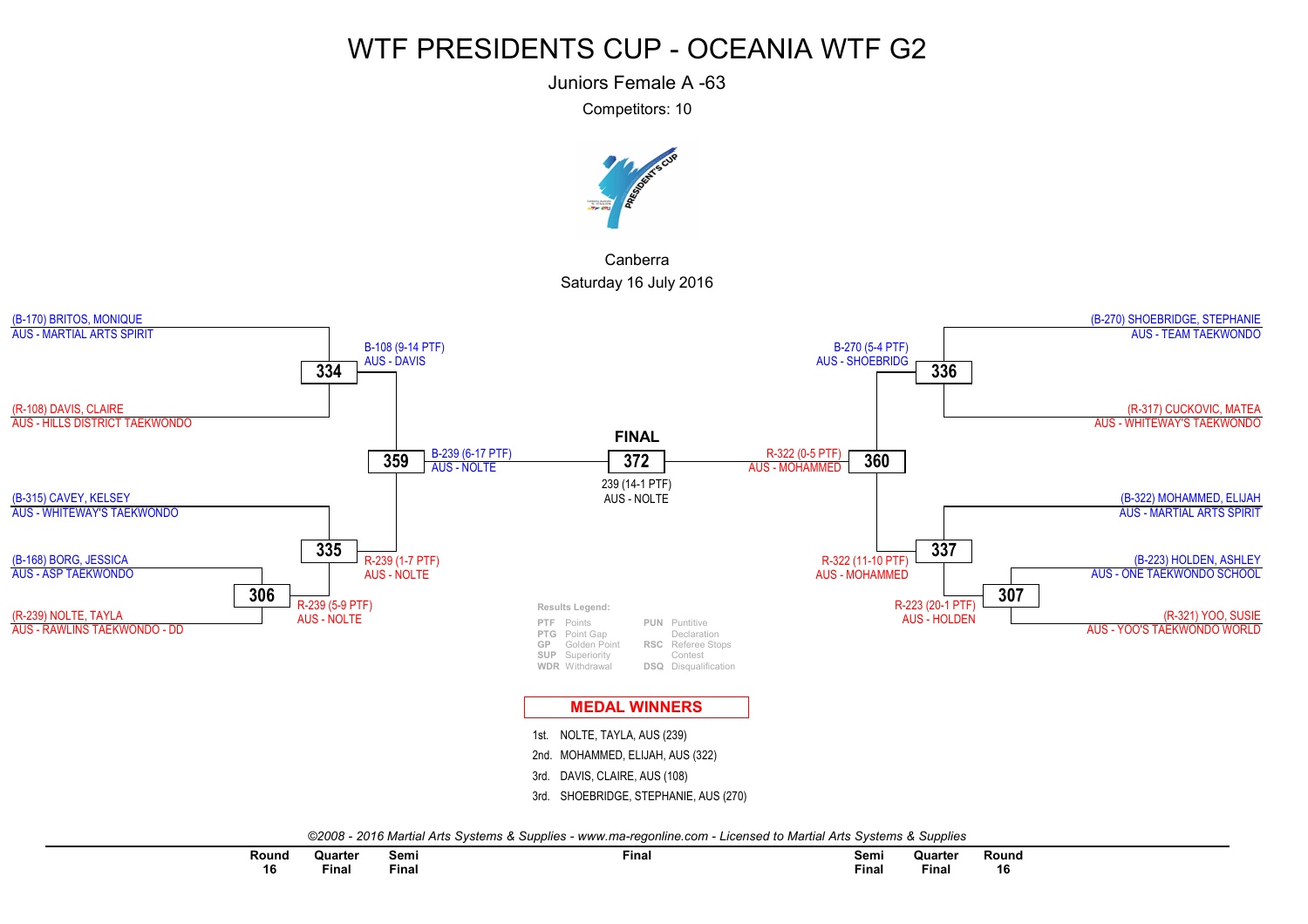Juniors Female A +63

Competitors: 4



CanberraSaturday 16 July 2016

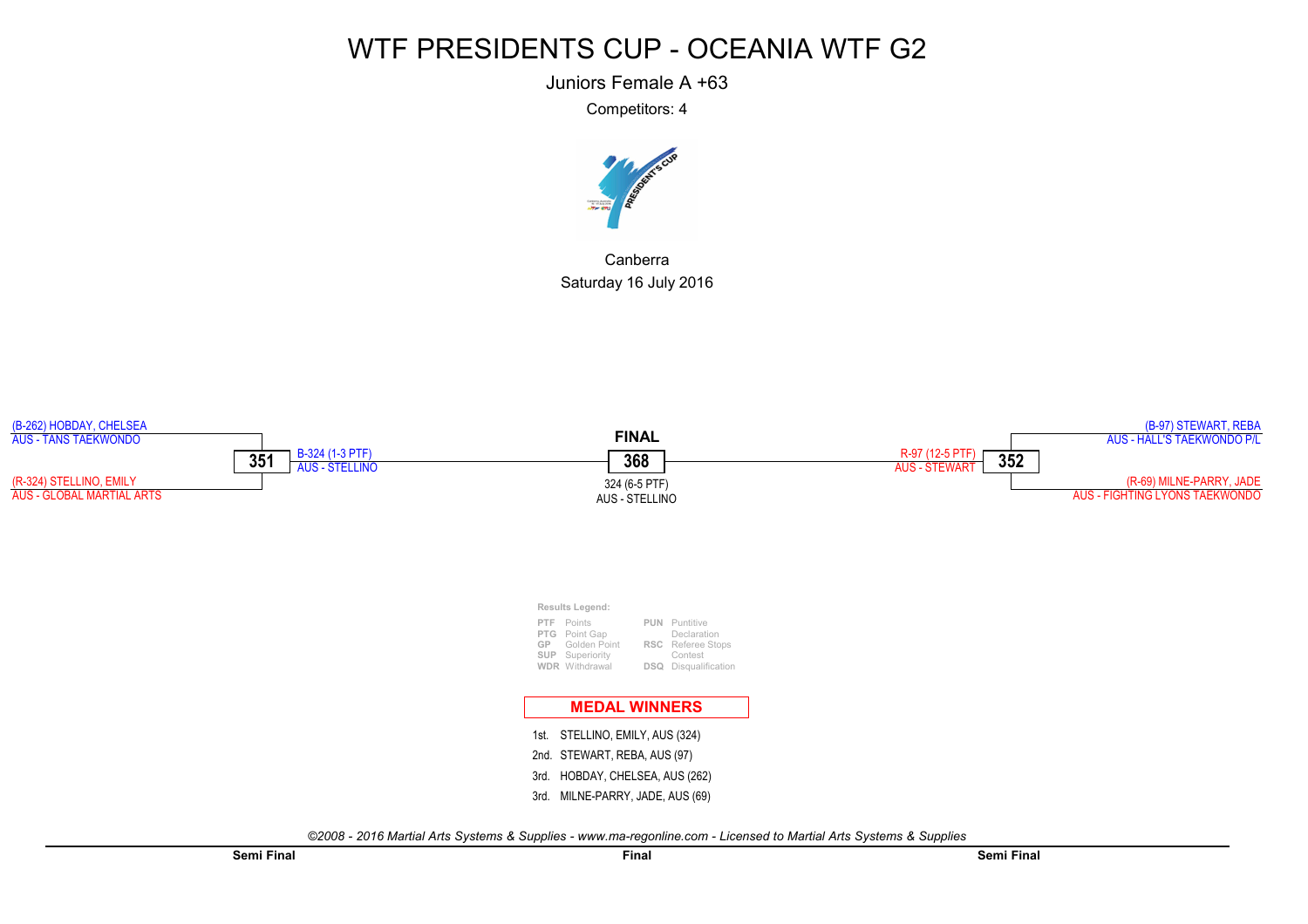Seniors Female A -49

Competitors: 12



CanberraSaturday 16 July 2016



| Round  | Quarter                                                                                                         | Semi  | Fina. | Semi  | Quarter                                                                                                         | Round |
|--------|-----------------------------------------------------------------------------------------------------------------|-------|-------|-------|-----------------------------------------------------------------------------------------------------------------|-------|
|        | the contract of the contract of the contract of the contract of the contract of the contract of the contract of |       |       | $ -$  | the contract of the contract of the contract of the contract of the contract of the contract of the contract of |       |
| 16     | inal                                                                                                            | Final |       | ∶inal | $F$ inal                                                                                                        | 16    |
| $\sim$ |                                                                                                                 |       |       |       |                                                                                                                 |       |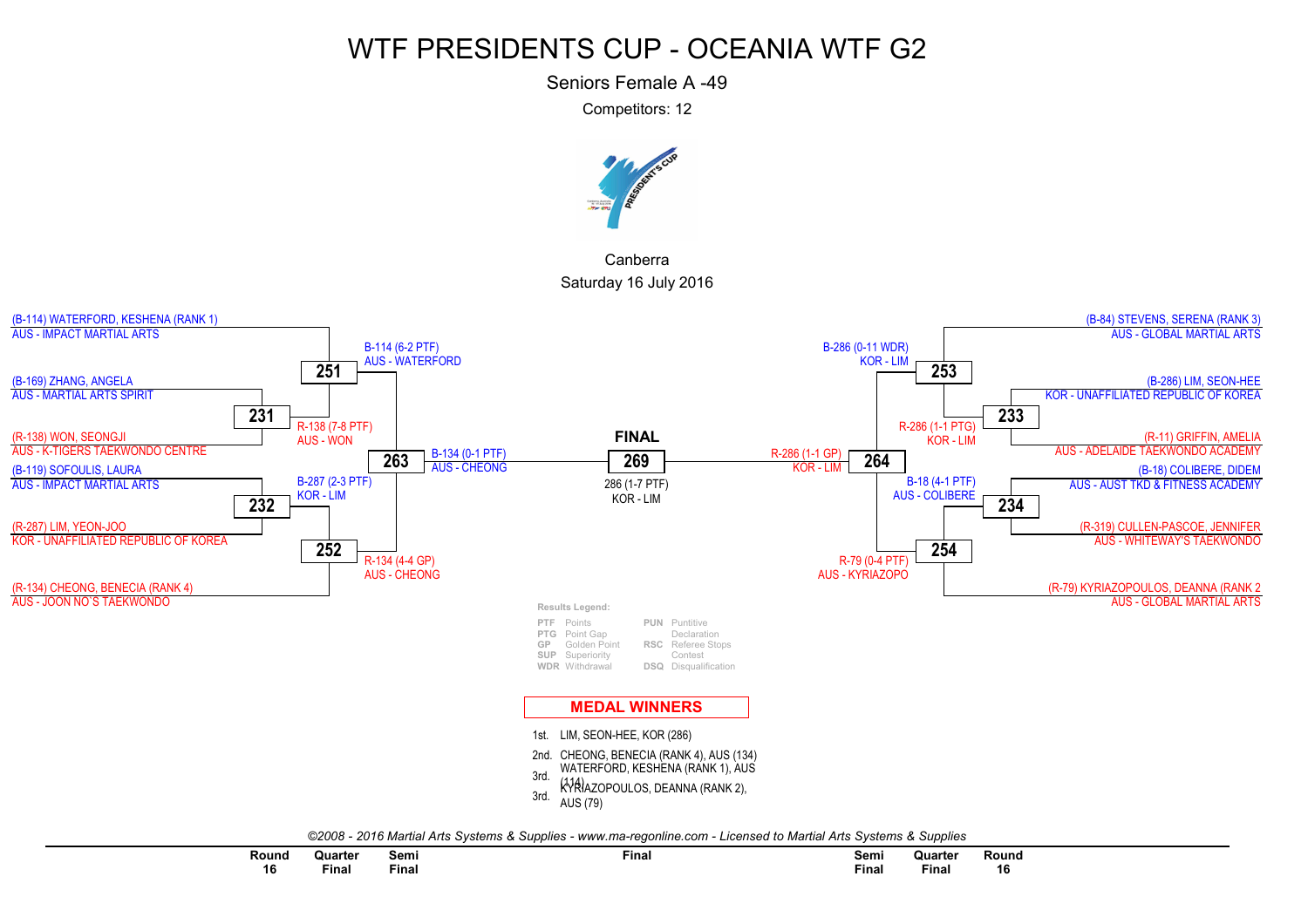Seniors Female A -57

Competitors: 15



CanberraSaturday 16 July 2016



| Round | Quarter | Semi<br>___ | Final | Semi     | Quarter      | Round |
|-------|---------|-------------|-------|----------|--------------|-------|
| 16    | Final   | Final       |       | $Fin$ al | <b>Final</b> | 16    |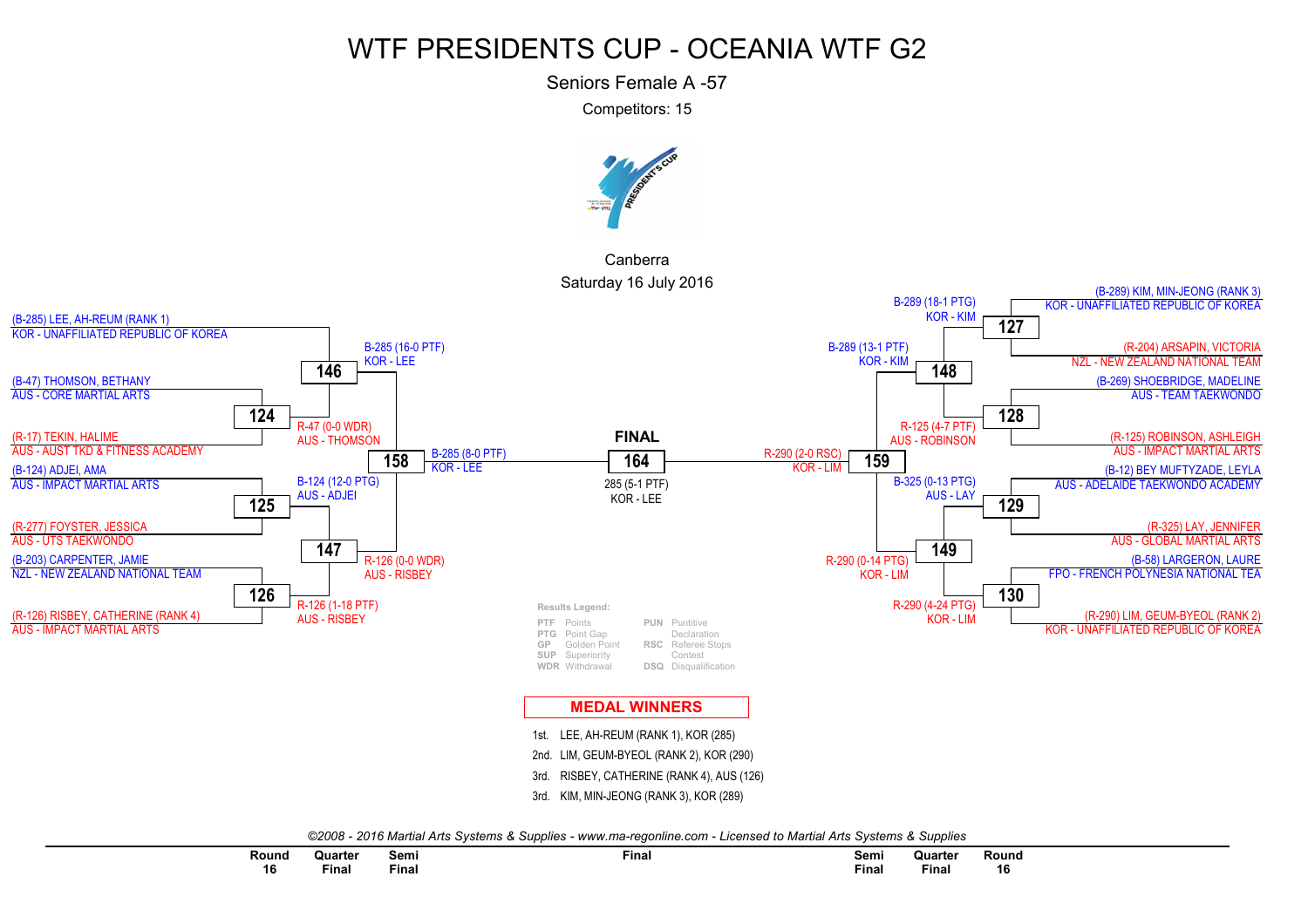Seniors Female A -67

Competitors: 9



CanberraSaturday 16 July 2016



*©2008 - 2016 Martial Arts Systems & Supplies - www.ma-regonline.com - Licensed to Martial Arts Systems & Supplies*

| Round        | Quarter                                     | Semi<br>$ -$ | Fina. | Semi         | Quarter | Rounc        |
|--------------|---------------------------------------------|--------------|-------|--------------|---------|--------------|
| 16<br>$\sim$ | <b><i><u>Bandario 1999</u></i></b><br>∙inal | Final        |       | <b>Final</b> | Final   | 16<br>$\sim$ |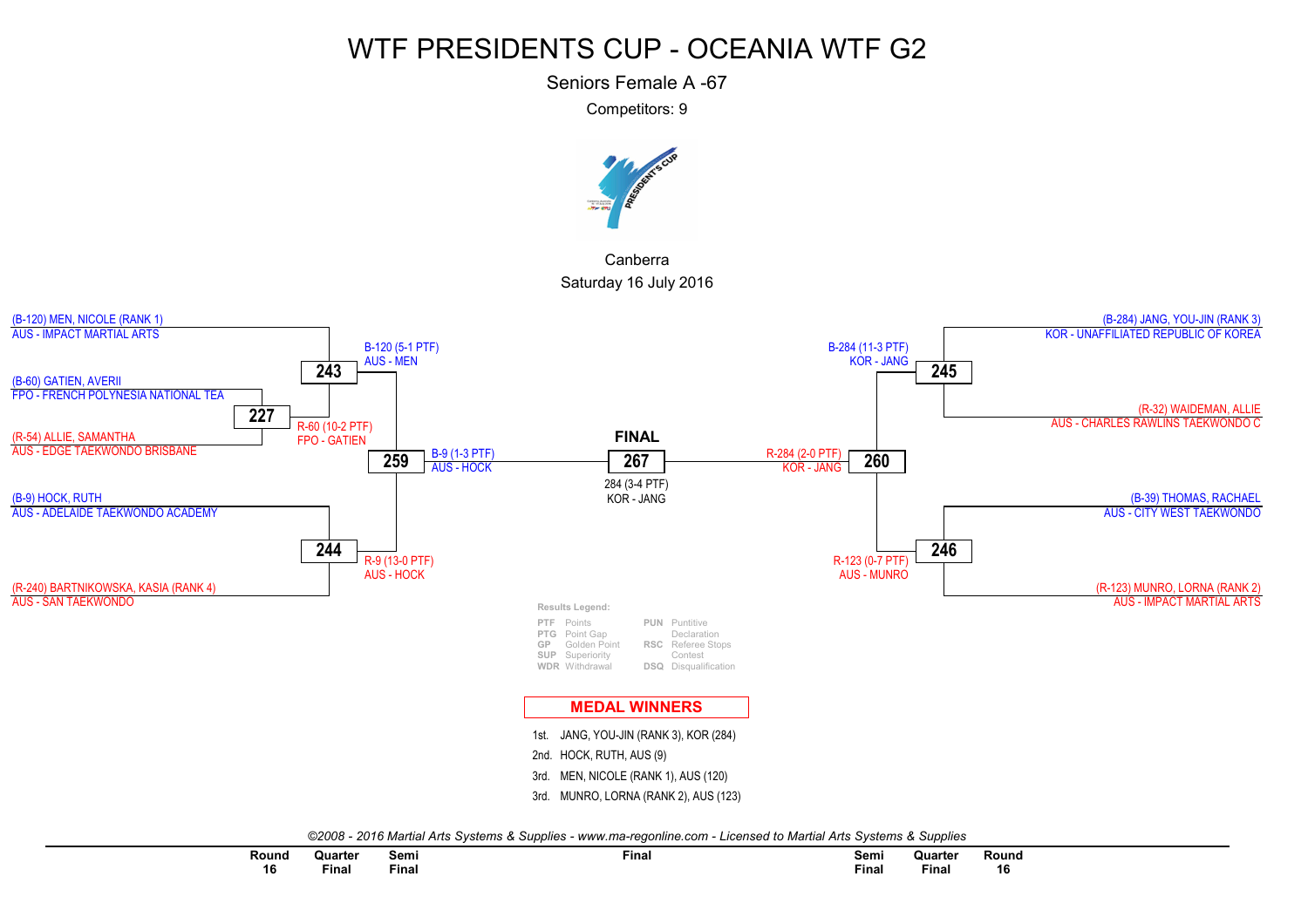Seniors Female A +67

Competitors: 7



CanberraSaturday 16 July 2016

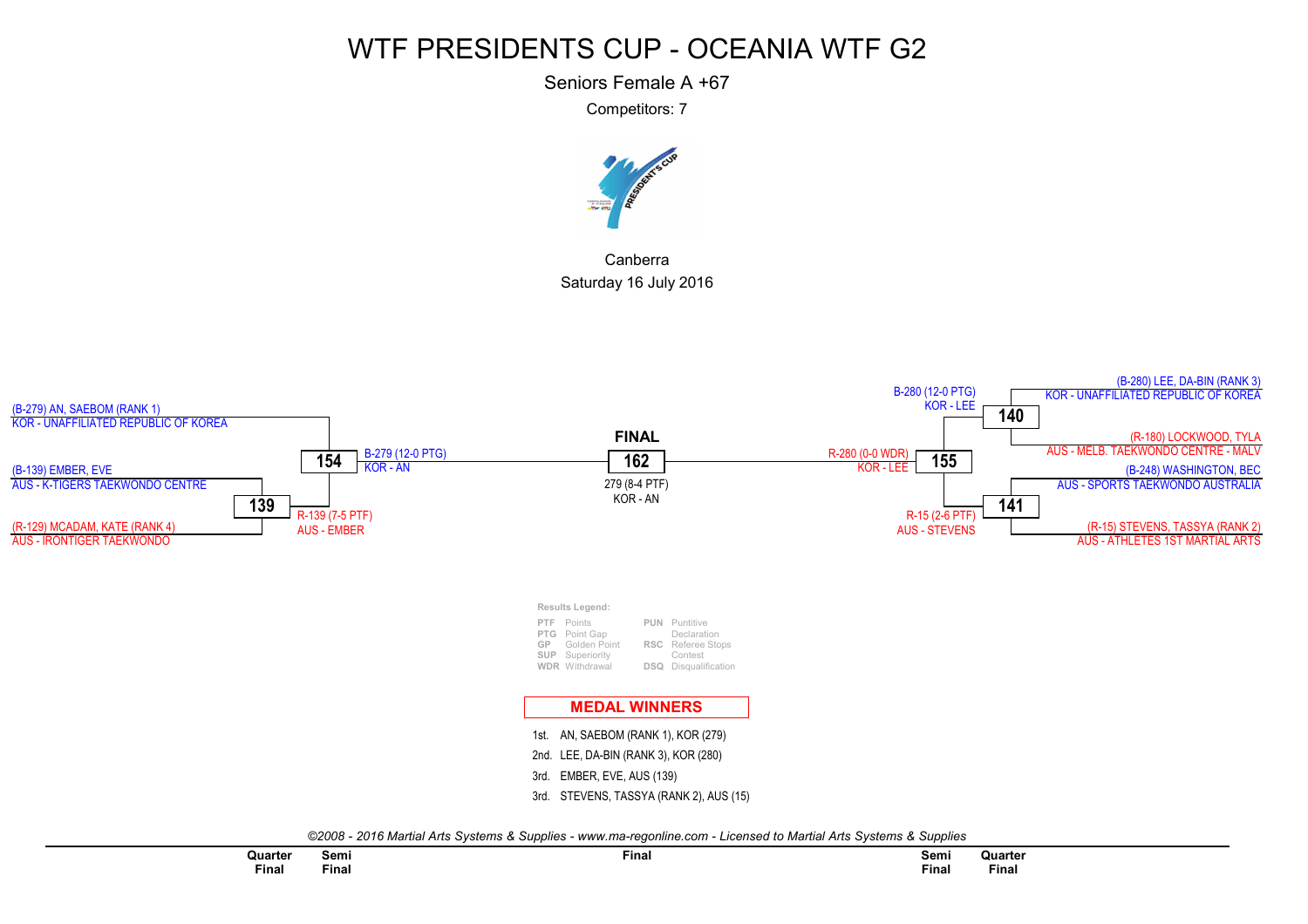Cadets Male A -33

Competitors: 3



CanberraSaturday 16 July 2016

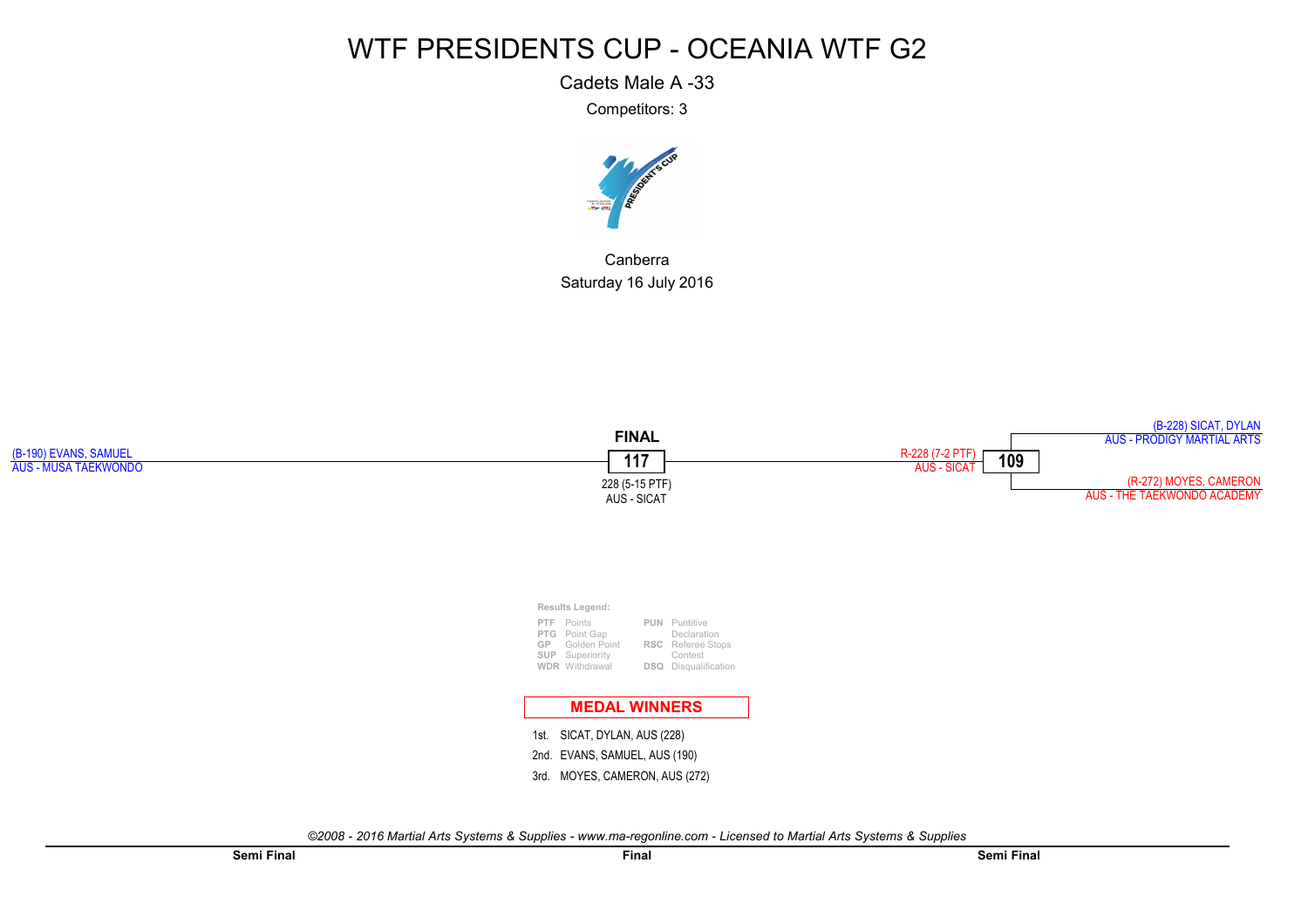Cadets Male A -37

Competitors: 7



CanberraSaturday 16 July 2016

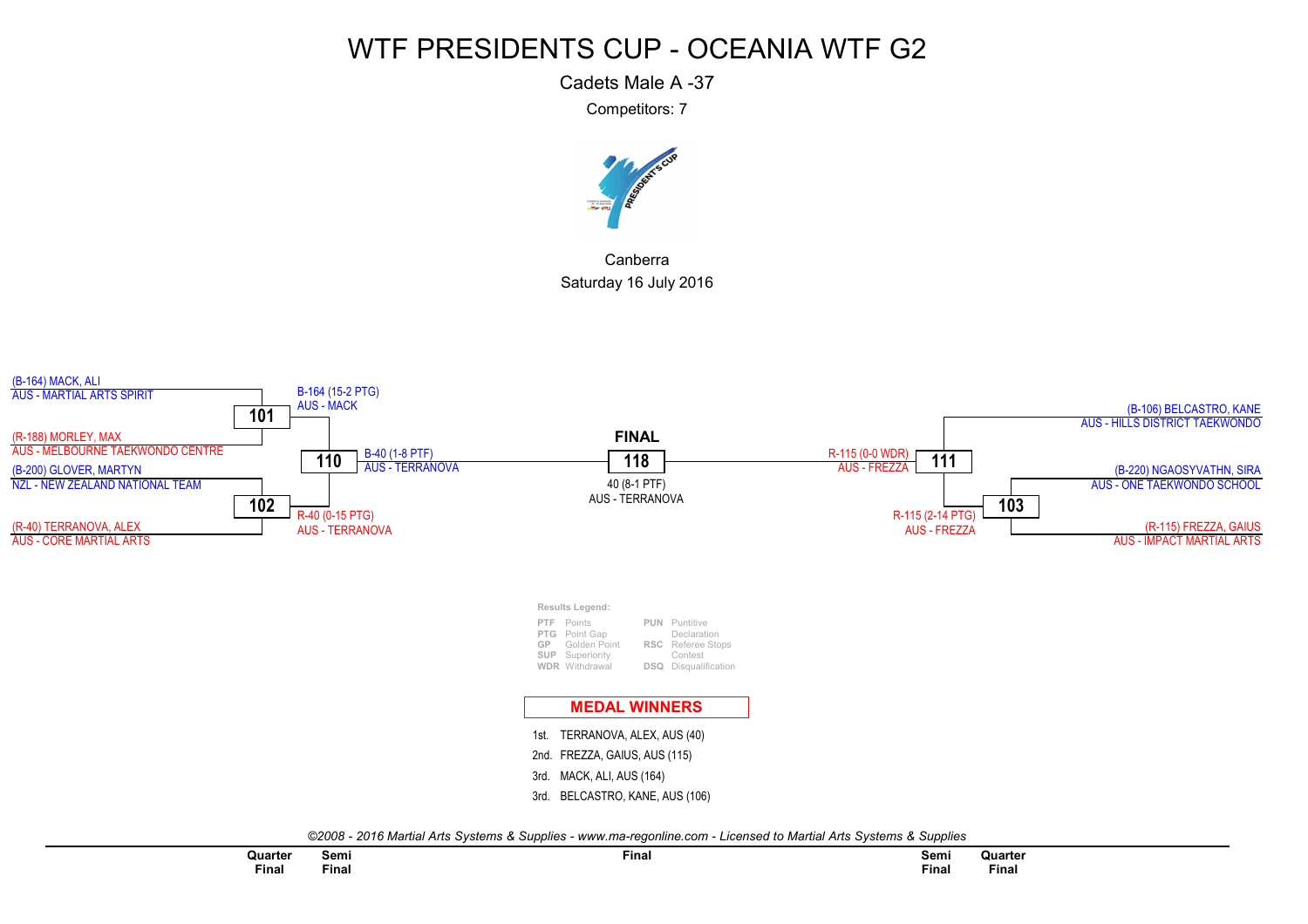Cadets Male A -41

Competitors: 8



CanberraSaturday 16 July 2016

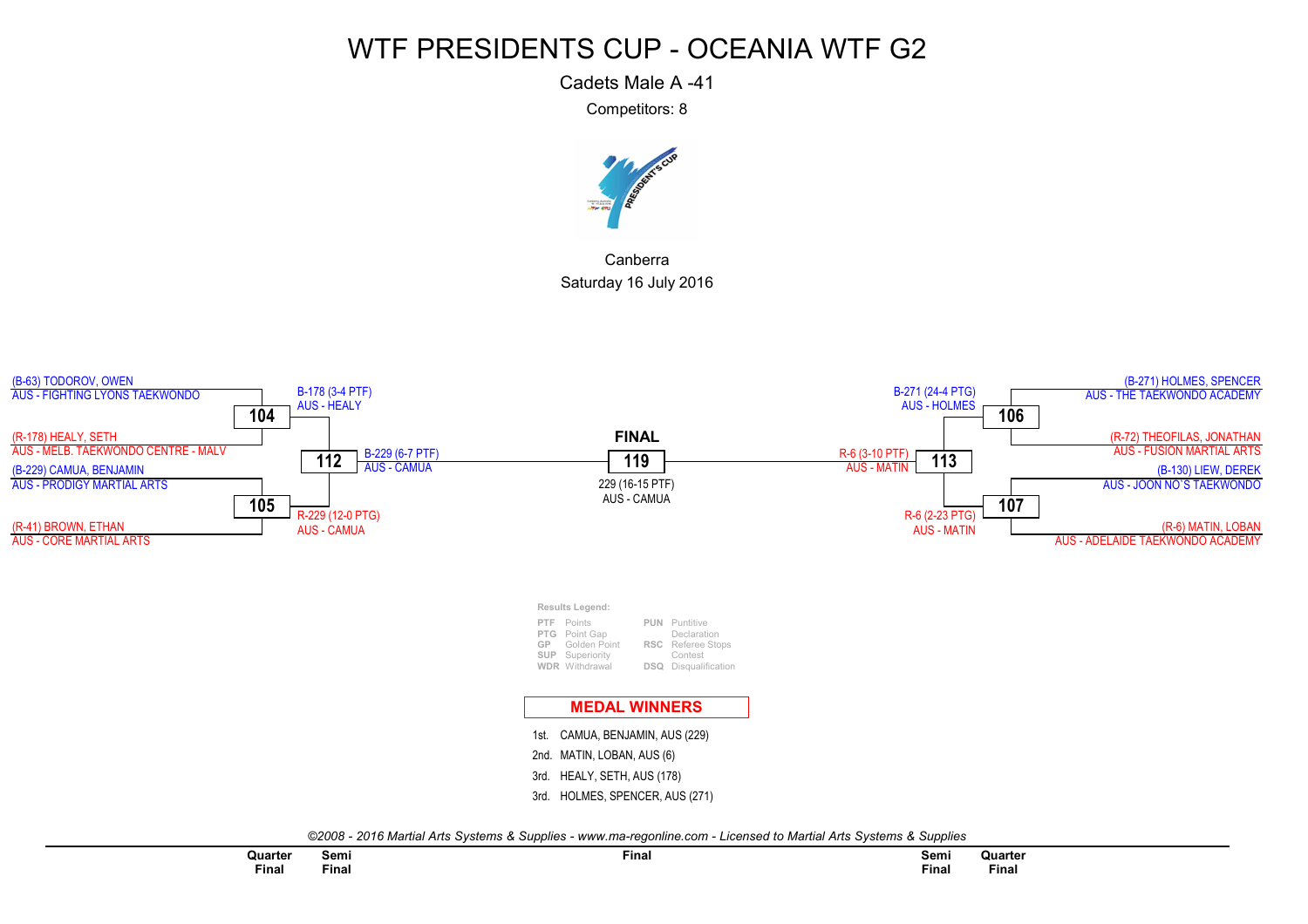Cadets Male A -45

Competitors: 3



CanberraSaturday 16 July 2016

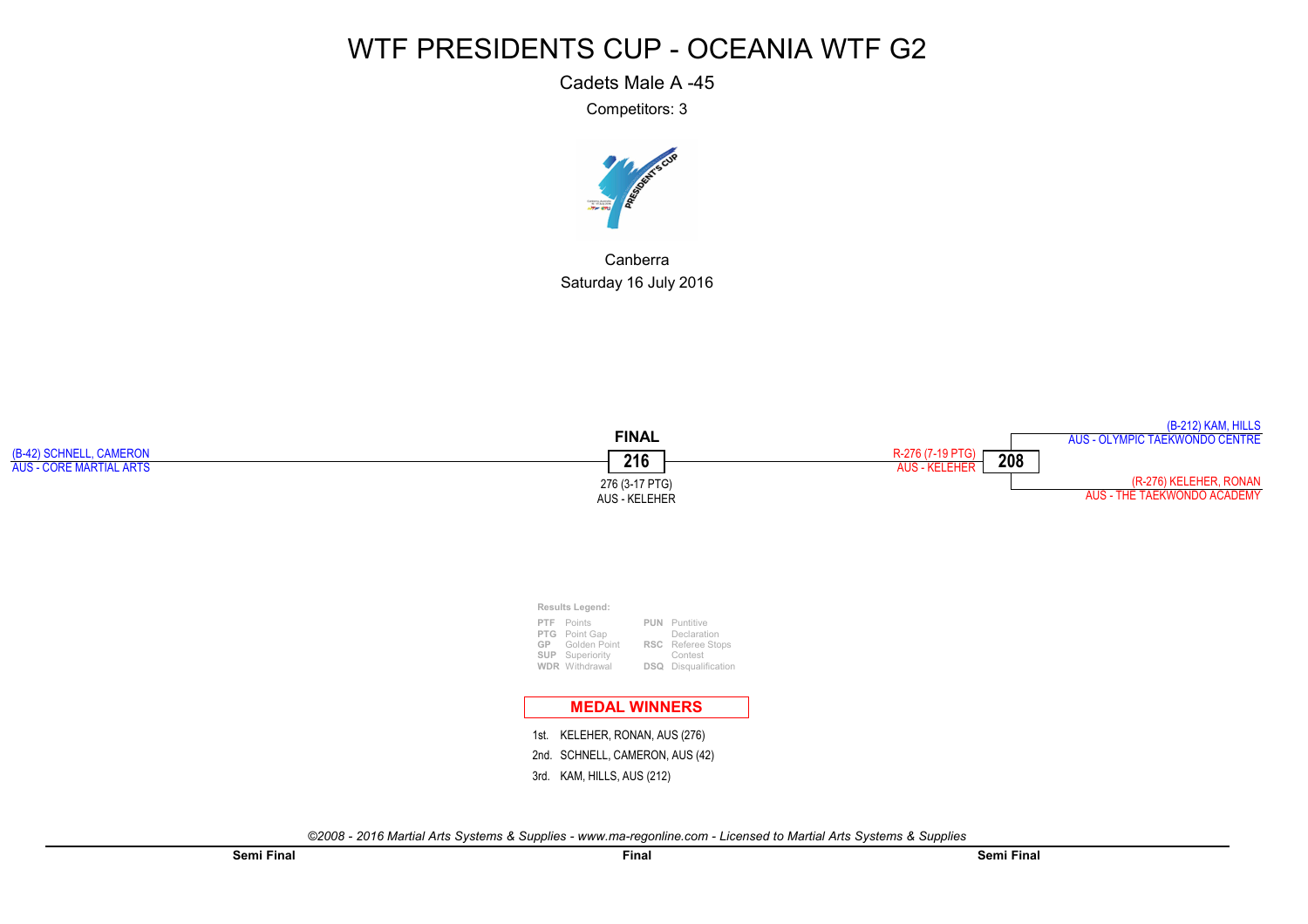Cadets Male A -53

Competitors: 3



CanberraSaturday 16 July 2016

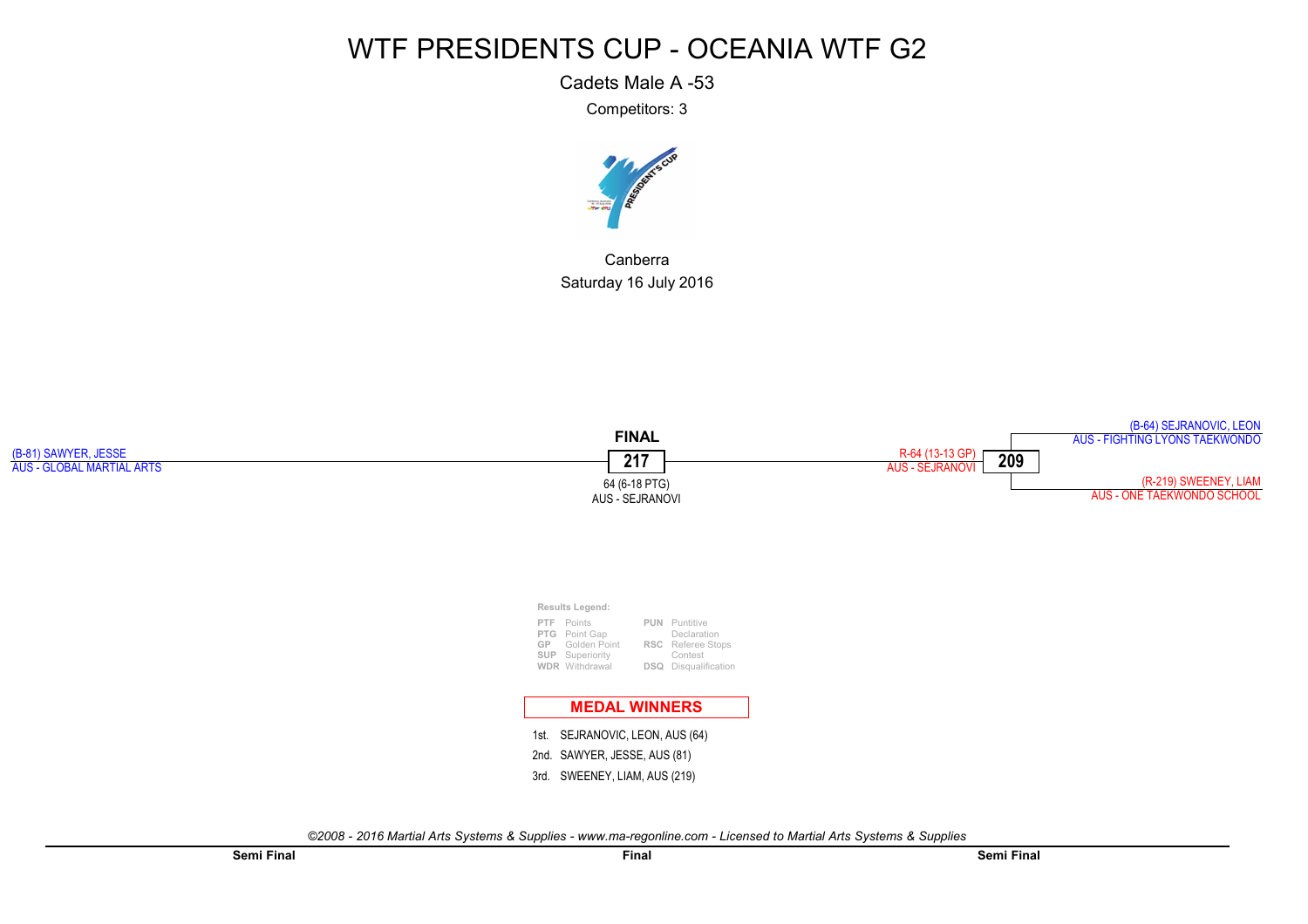Cadets Male A -57

Competitors: 3



CanberraSaturday 16 July 2016

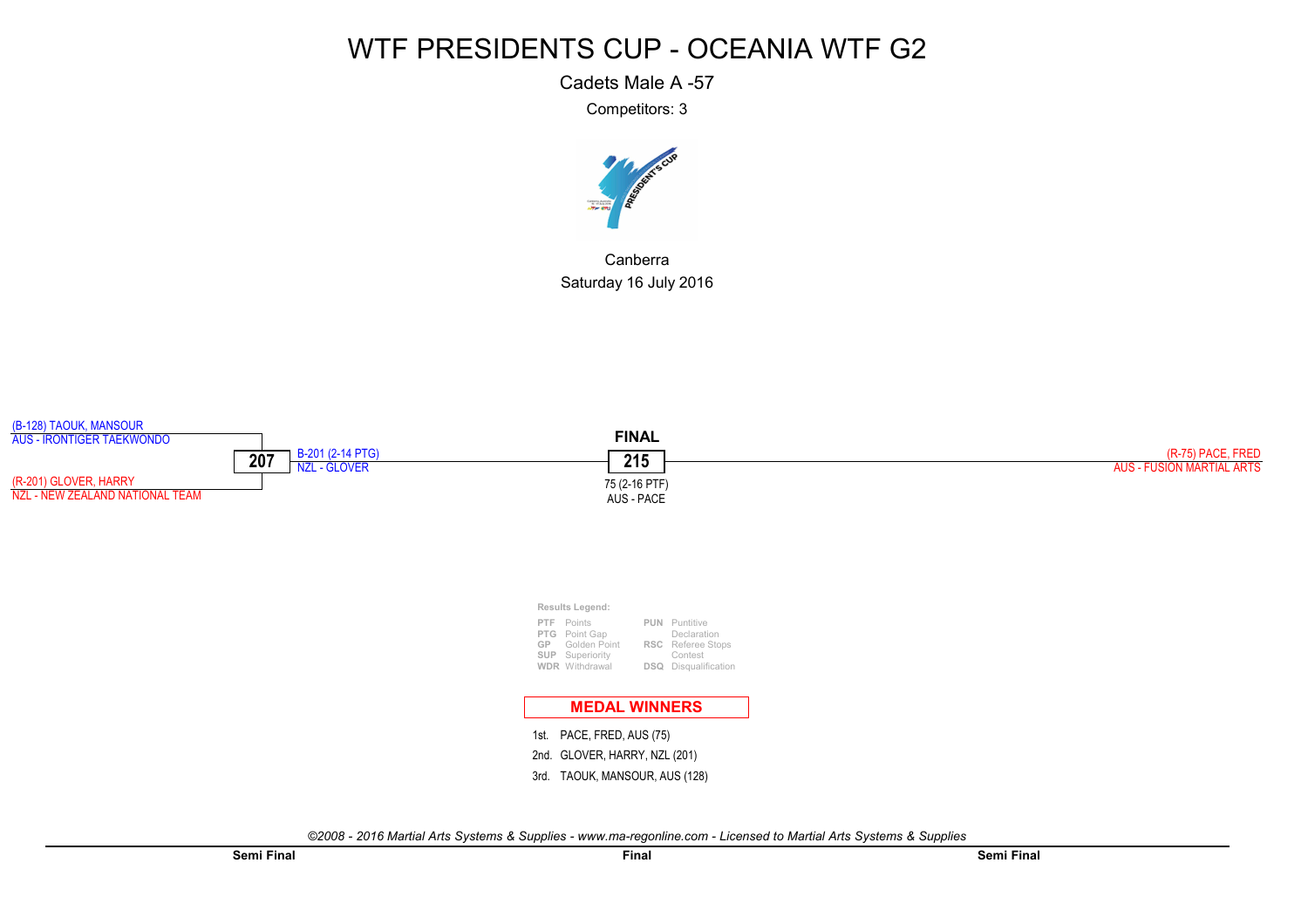Juniors Male A -48

Competitors: 4



CanberraSaturday 16 July 2016

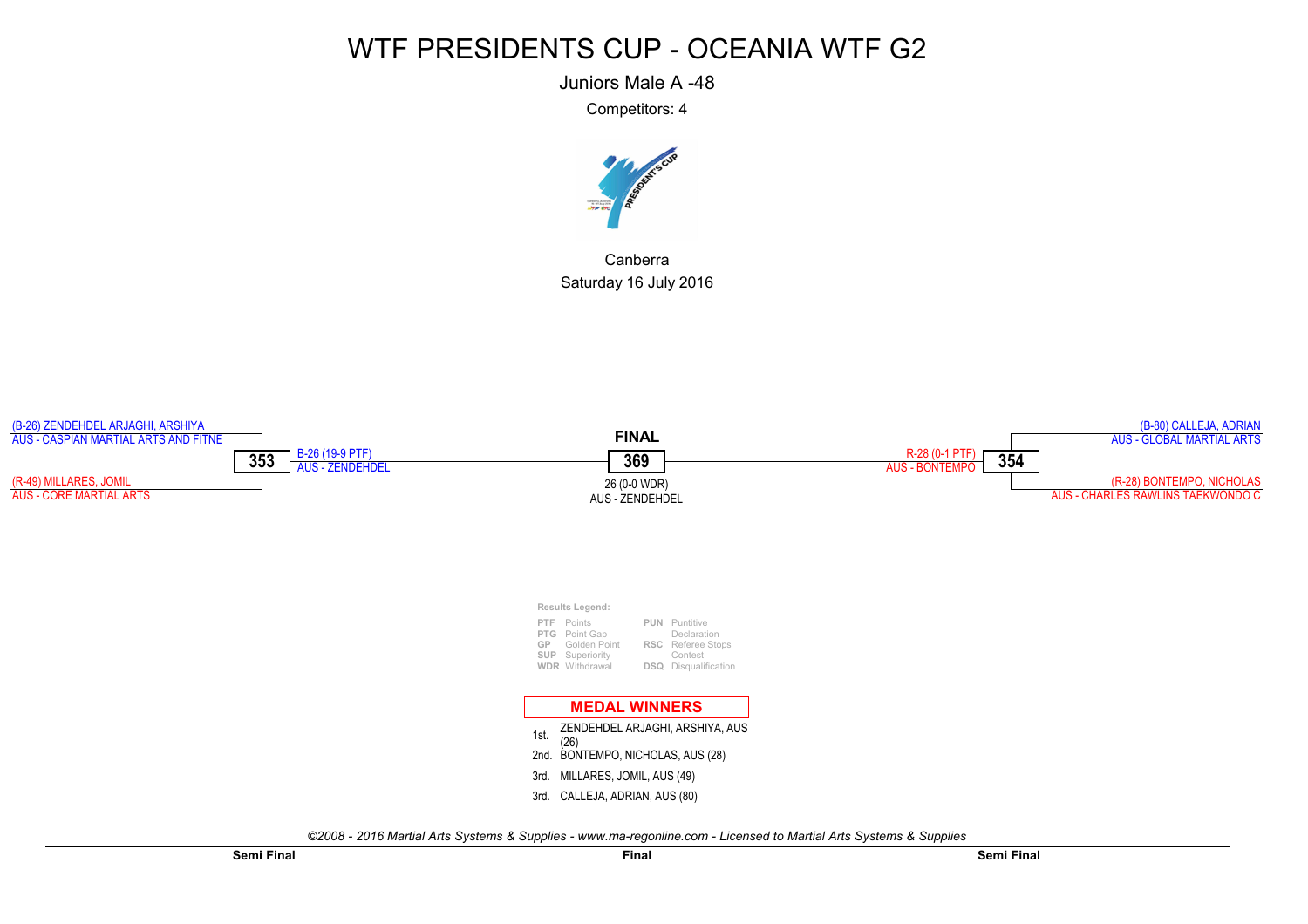Juniors Male A -55

Competitors: 16



CanberraSaturday 16 July 2016



| Round        | Quarter | Semi               | Final | Semi         | Quarter | Round               |
|--------------|---------|--------------------|-------|--------------|---------|---------------------|
| 16<br>$\sim$ | Final   | $- \cdot$<br>Final |       | <b>Final</b> | Final   | . .<br>16<br>$\sim$ |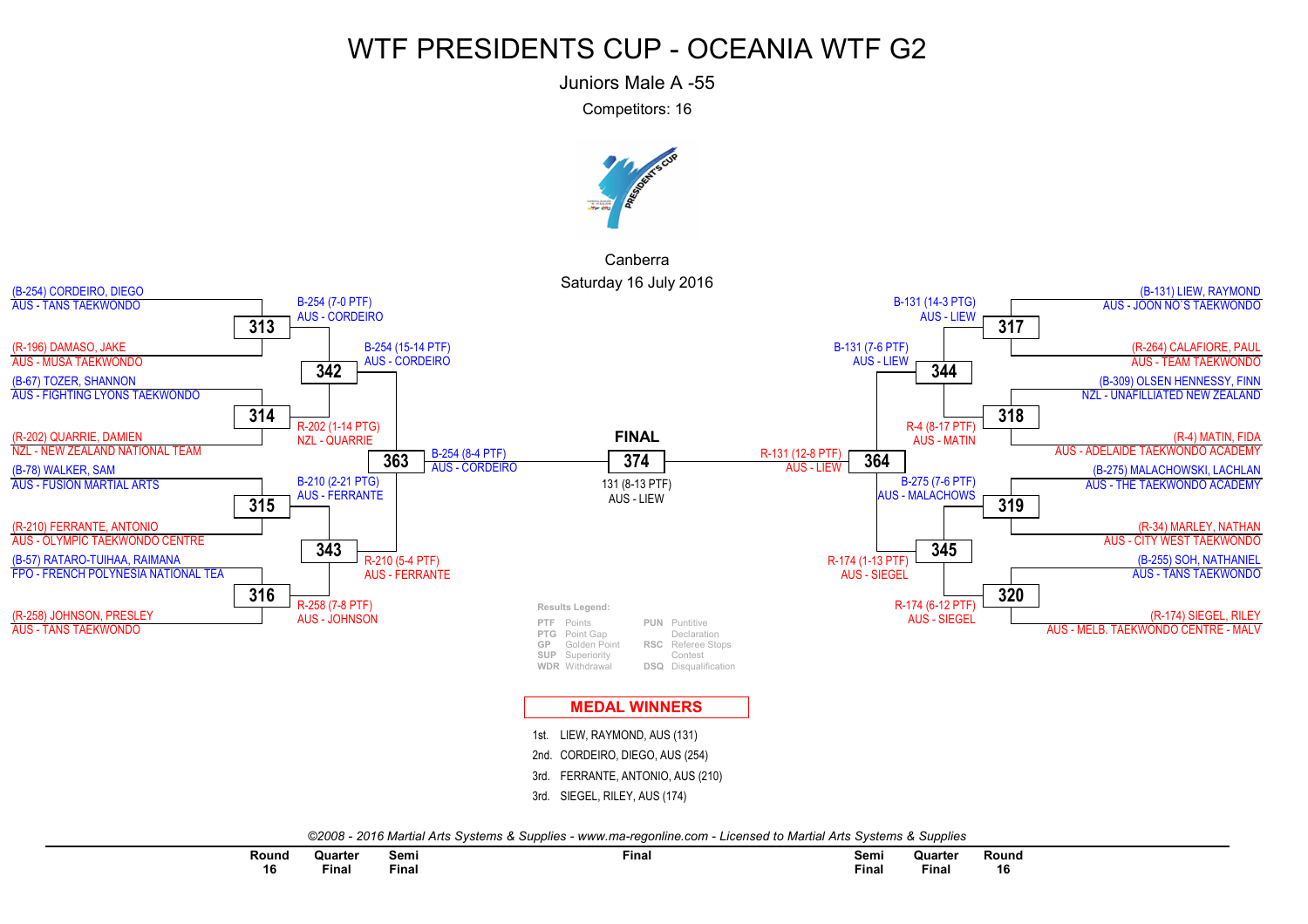

| Round         | <b>Roun</b> | วแarter<br>the contract of the contract of the contract of the contract of the contract of | Semi  | Final | Semi  | Juarter<br>the contract of the contract of the contract of the contract of the contract of | Round | Round       |
|---------------|-------------|--------------------------------------------------------------------------------------------|-------|-------|-------|--------------------------------------------------------------------------------------------|-------|-------------|
| $\sim$<br>-JA | 10          | Fina.                                                                                      | Fina. |       | Final | Fina.                                                                                      | 16    | $\sim$<br>ູ |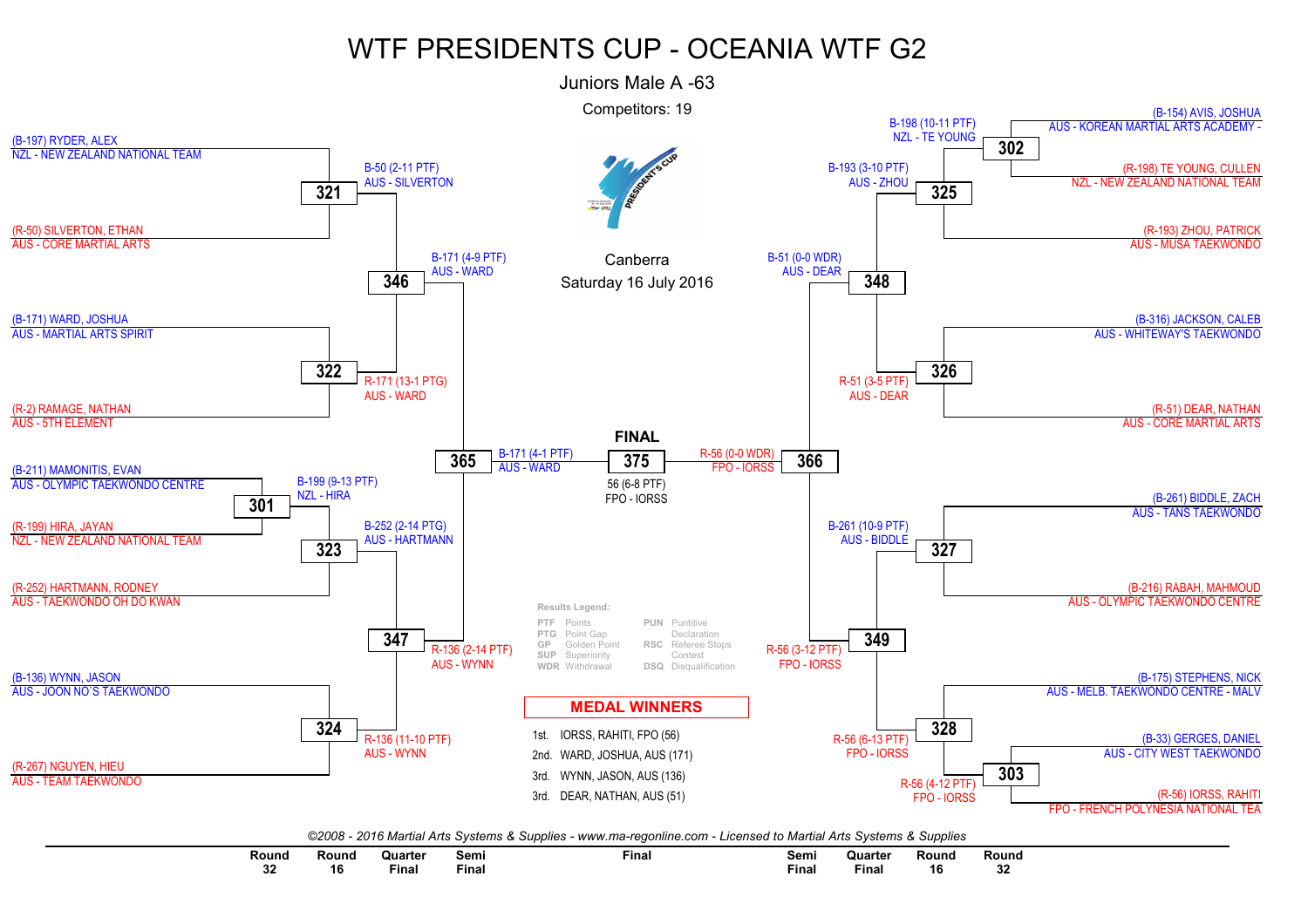Juniors Male A -73

Competitors: 10



Canberra



*©2008 - 2016 Martial Arts Systems & Supplies - www.ma-regonline.com - Licensed to Martial Arts Systems & Supplies*

| Round        | Quarter     | Semi     | <b>Final</b> | Semi  | Quarter      | Round        |  |
|--------------|-------------|----------|--------------|-------|--------------|--------------|--|
| 16<br>$\sim$ | --<br>Final | $F$ inal |              | Final | <b>Final</b> | 16<br>$\sim$ |  |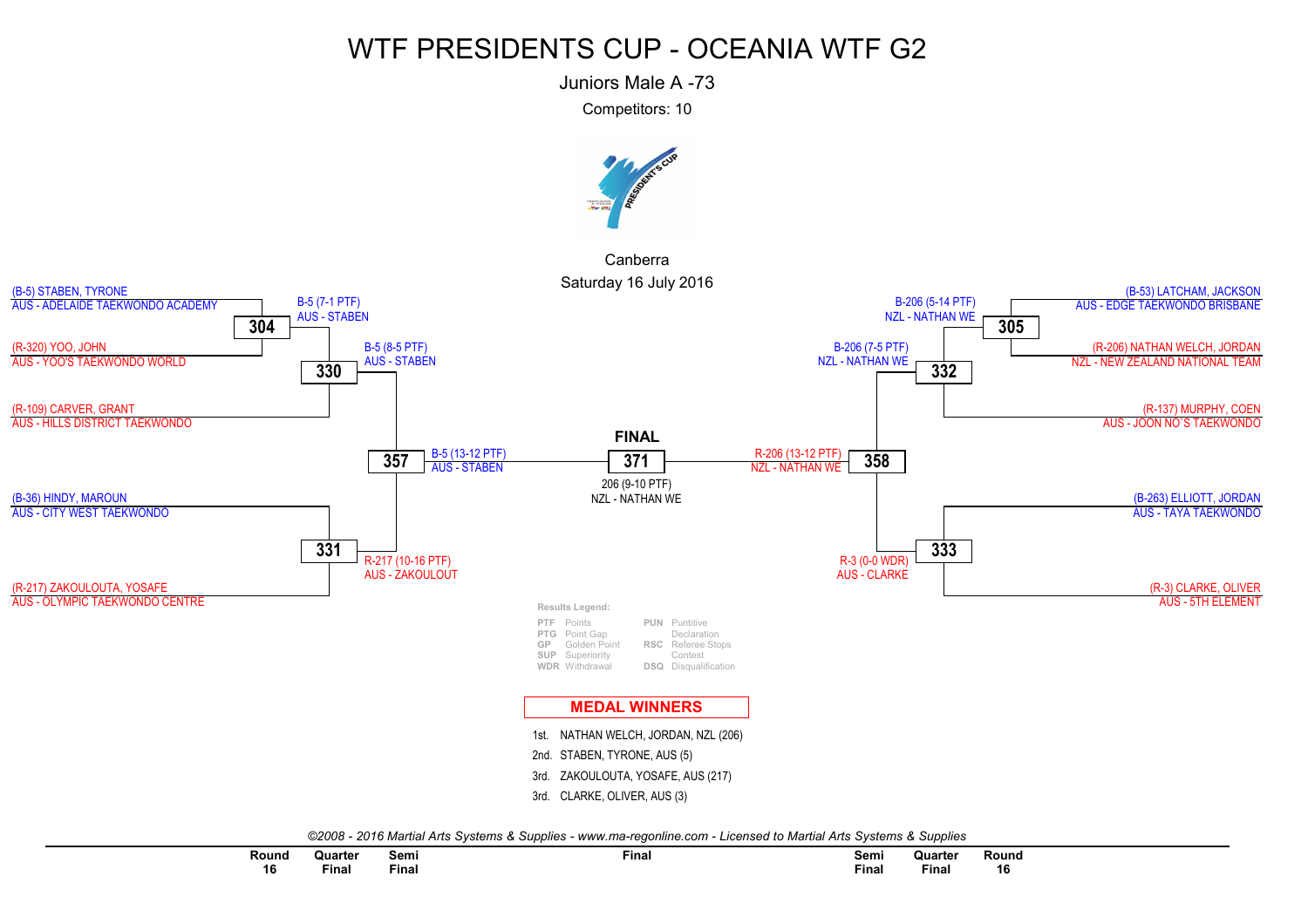Seniors Male A -58

Competitors: 11



CanberraSaturday 16 July 2016



| Rounc        | Quarter | Semi  | $\sim$<br>∙inal | Semi  | Quarter | Rounc |  |
|--------------|---------|-------|-----------------|-------|---------|-------|--|
| 16<br>$\sim$ | Final   | Final |                 | Final | Final   | 16    |  |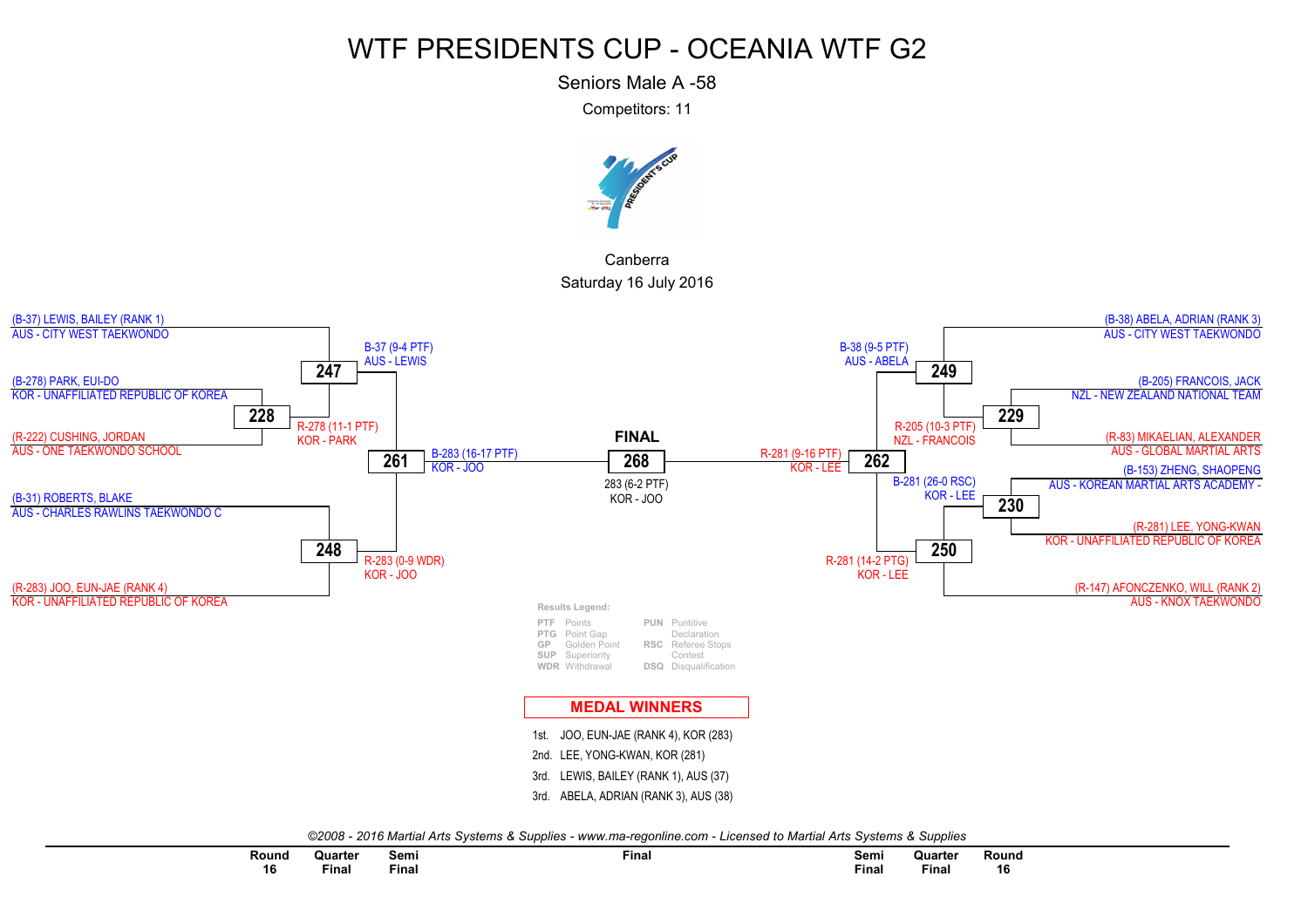Seniors Male A -68

Competitors: 23



| Round<br>.   | Round | Quarter | Semi  | Final | Semi<br>___  | Quarte | Round | Round        |
|--------------|-------|---------|-------|-------|--------------|--------|-------|--------------|
| $\sim$<br>∡د | 10    | Final   | Final |       | <b>Final</b> | Final  | ם ו   | $\sim$<br>υz |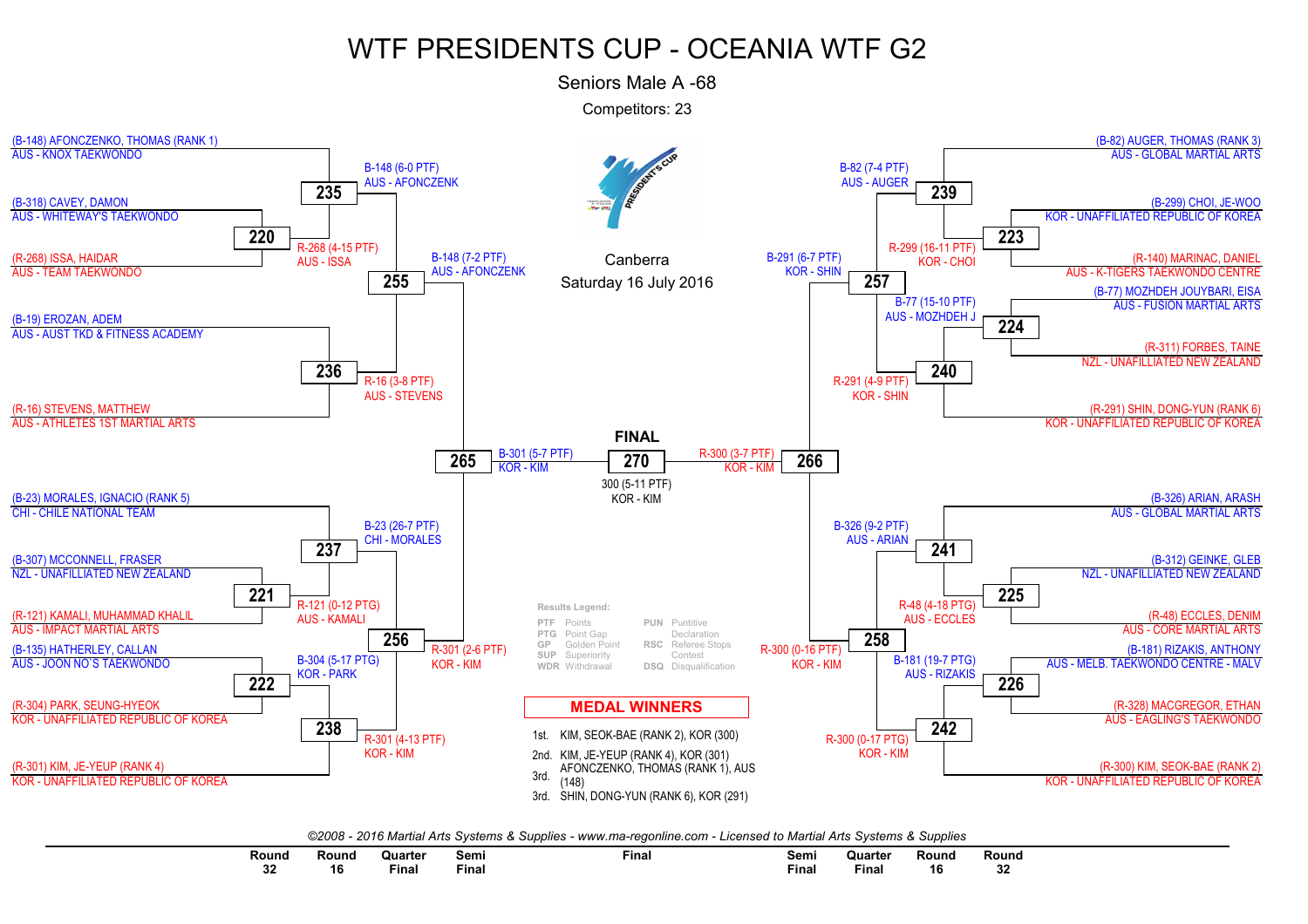Seniors Male A -80

Competitors: 16



CanberraSaturday 16 July 2016



| Round | Quarter | Semi  | Final | Semi               | Quarter      | Round |  |
|-------|---------|-------|-------|--------------------|--------------|-------|--|
| 16    | inal    | Final |       | $- \cdot$<br>Final | <b>Final</b> | 16    |  |